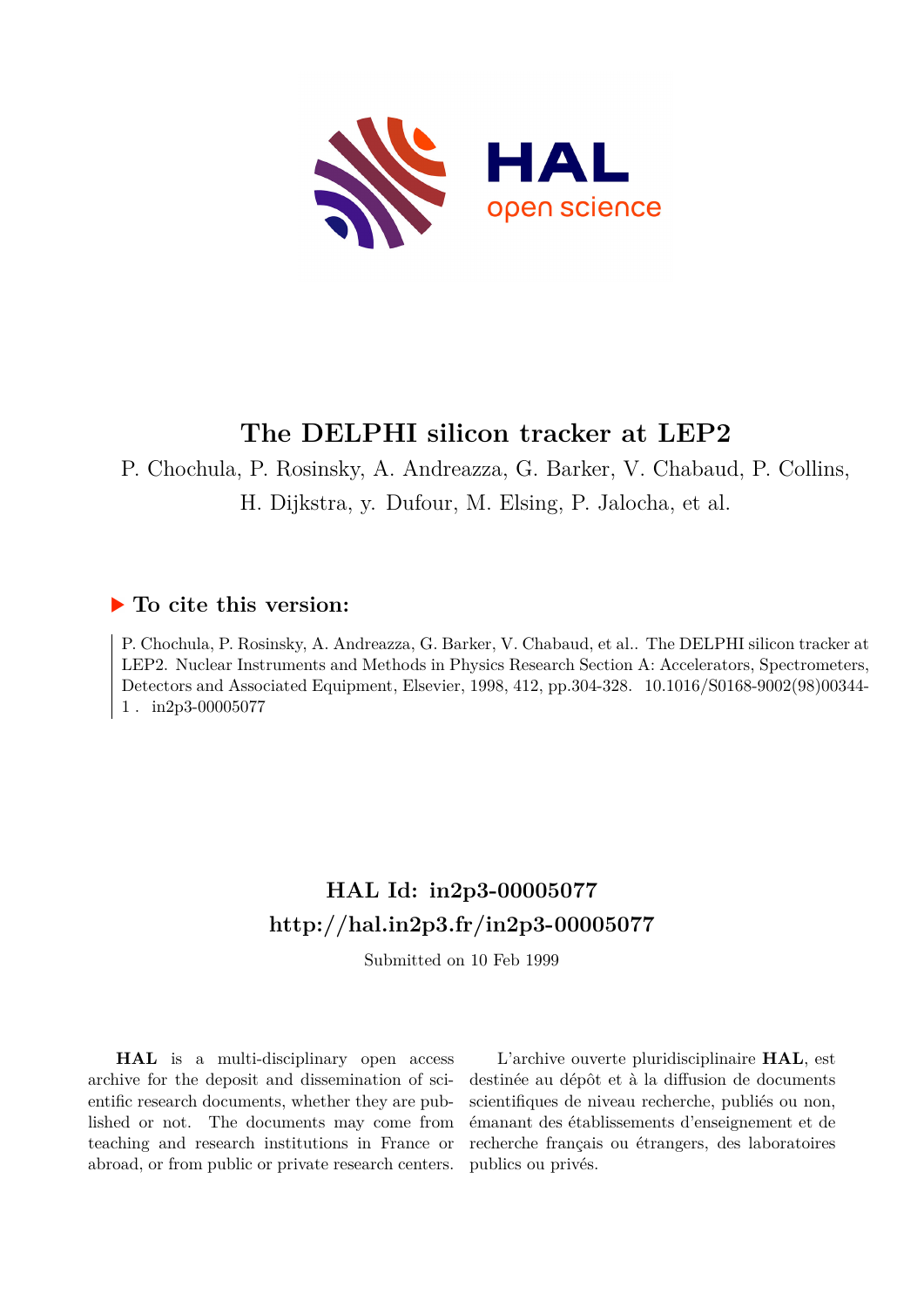CERN-PPE/97-155 9 December, 1997

# The DELPHI Silicon Tracker at LEP2

The DELPHI Silicon Tracker Group

P. Chochula, P. Rosinsky

Comenius University Bratislava, Faculty of Mathematics and Physics, Mlynska dolina, SK-84215 Bratislava

A. Andreazza, G. Barker, V. Chabaud, P. Collins, H. Dijkstra, Y. Dufour , M. Elsing, P. Jałocha, Ch. Mariotti, K. Mönig, D. Treille, A. Zalewska. CERN, CH-1211, Geneva23, Switzerland

F.Ledroit

ISN Grenoble, Institut des Sciences Nucleaires, 53 Avenue des Martyrs, F-38026 Grenoble Cedex, France

C. Eklund, R. Orava, K. Osterberg, H. Saarikko, R. Vuopionpera Helsinki Institute of Physics, HIP and Department of Physics, University of Helsinki, P.O. Box 9,FIN-00014 Helsinki, Finland

W. de Boer, F. Hartmann, S. Heising, M. Kaiser, D. Knoblauch, G. Maehlum, M. Wielers Inst. fur Exper. Kernphysik - Universitat Karlsruhe, Engesserstrasse 7, D-76128 Karlsruhe, Germany

P. Brückman, K. Gałuszka, T. Gdański,W. Kucewicz, J.Michałowski, H.Pałka. High Energy Physics Laboratory, Institute of Nuclear Physics, ul. Kawiory 26a, PL-30055 Kraków, Poland

V. Cindro, E. Kriznic, D. Zontar Univerza v Ljubljani, Institut Jozef Stefan, Jamova 39, P.O.B. 3000, SI-1001 Ljubljana, Slovenija

J.C. Clemens, M. Cohen-Solal, P. Delpierre, T. Mouthuy, M. Raymond, D.Sauvage CPPM Faculté des Sciences de Luminy, Université Aix Marseille II, 70 Route Léon Lachamp, F-13288 Marseille, France

E. Bravin, M. Caccia, R. Campagnolo, F. Chignoli, R. Leoni, C. Meroni, M. Pindo, C. Troncon, G. Vegni Dipartimento di Fisica, Universita di Milano and INFN, Via Celoria 16, I-20133 Milano, Italy

F. Couchot, B. D'Almagne, F. Fulda, A. Trombini Universite de Paris-Sud, Lab. de l'Accelerateur Lineaire, IN2P3-CNRS, B^at. 200, F-91405 Orsay Cedex, France

J. Bibby, N. Demaria, P. Pattison, N. Vassilopoulos Dept. of Nuclear Physics, Univ. of Oxford, Keble Road, Oxford OX1 3RH, UK

M. Mazzucato, A. Nomerotski, I. Stavitski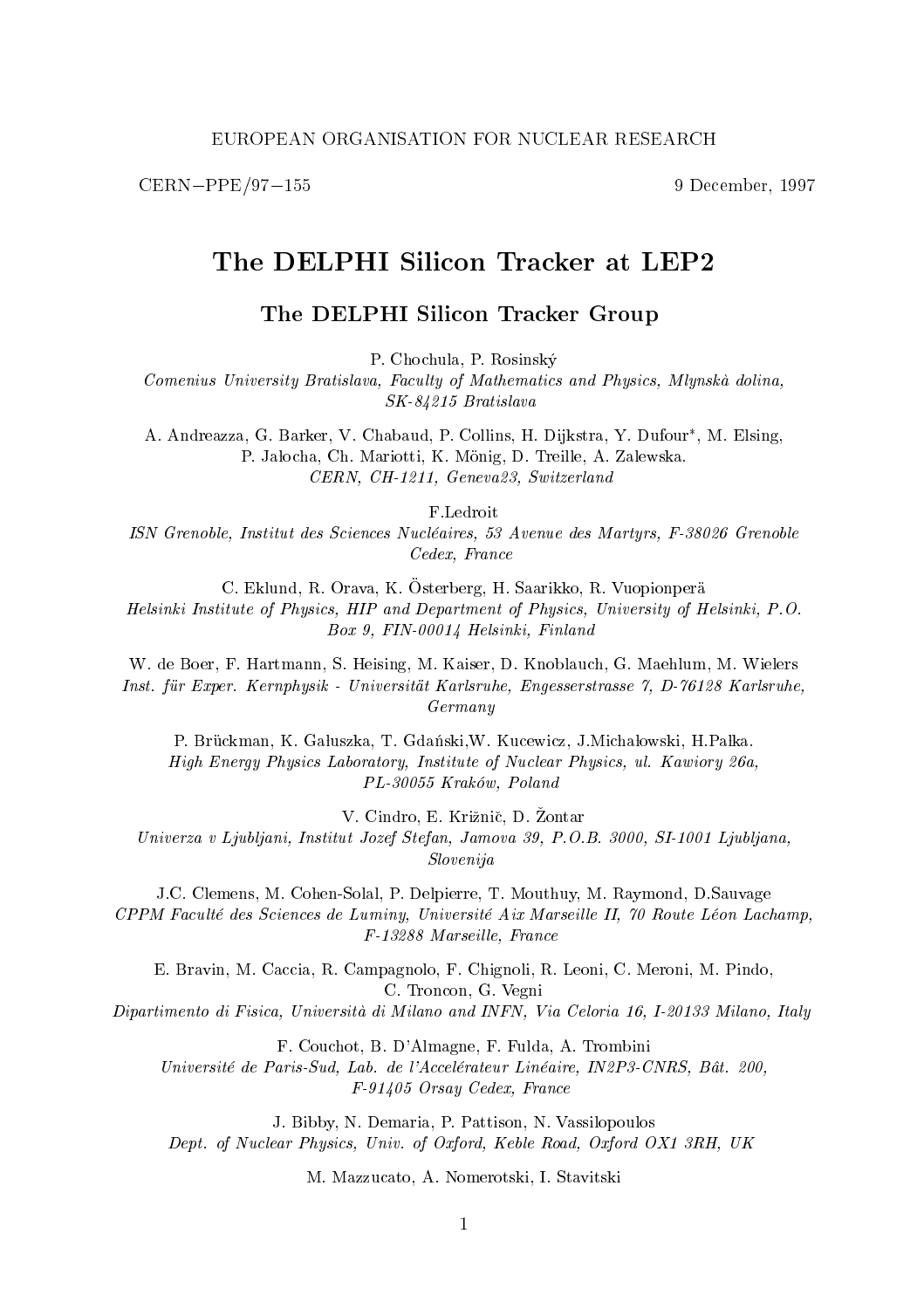Dipartimento di Fisica, Universita di Padova and INFN, Via Marzolo 8, I-35131 Padova, Italy

J.M. Brunet, B. Courty, G. Guglielmi, J.J. Jaeger, G. Tristram, J.P. Turlot

Collège de France, Lab. de Physique Corpusculaire, IN2P3-CNRS, F-75231 Paris Cedex 05, France

M. Baubillier, L. Roos, F. Rossel LPNHE, IN2P3-CNRS, Universites Paris VI et VII, Tour 33 (RdC), 4 place Jussieu,

F-75252 Paris Cedex 05, France

R. Leitner, J. Masik, J. Ridky, P. Sicho, V. Vrba.

Institute of Physics, Academy of Sciences and Nuclear Center, Faculty of Mathematics and Physics, Charles University, Praha 8, Czech Republic

> M. Bates, J .Bizzell, L. Denton, P. Phillips Rutherford Appleton Lab., Chilton, Didcot OX11 OQX, UK

M. Gandelman, E. Polycarpo Univ. Federal do Rio de Janeiro, C.P. 68528 Cidade Univ, Ilha do Fundão, BR-21945-970 Rio de Janeiro, Brazil

C. Bosio, V. Rykalin

INFN, Istituto Superiore di Sanità, Sezione Sanità, Viale Regina Elena 229, I-00161 Roma, Italy

C. Martinez-Rivero

Universidad de Cantabria, Facultad de Ciencias, C/Avda. Los Castros, S/N, E-39005 Santander, Spain

R. Brenner, O. Bystrom

ISV- Department of Radiation Sciences, University of Uppsala, P.O. Box 535, S-751 21 Uppsala, Sweden

W. Adam, N. Frischauf, M. Krammer, G. Leder, H. Pernegger, M. Pernicka, D. Rakoczy Institut fur Hochenenergiephysik, Oesterreichische Akademie der Wissenschaften, Nikolsdorfergasse 18, A-1050 Wien, Austria

K.H. Becks, J. Drees, P. Gerlach, K.W. Glitza, J.M. Heuser, S. Kersten, B. Ubersch ar Gesamthochschule Wuppertal Bergische Universitat, Fachbereich Physik, Postfach 100127, Gausstrasse 20, D-42097 Wuppertal, Germany

 Yves was one of the driving forces during the design and construction of the Silicon Tracker. He was killed in an avalanche on the Pointe Percée in January 1996, a victim of his passion for the high mountains. We would like to dedicate this paper to his memory.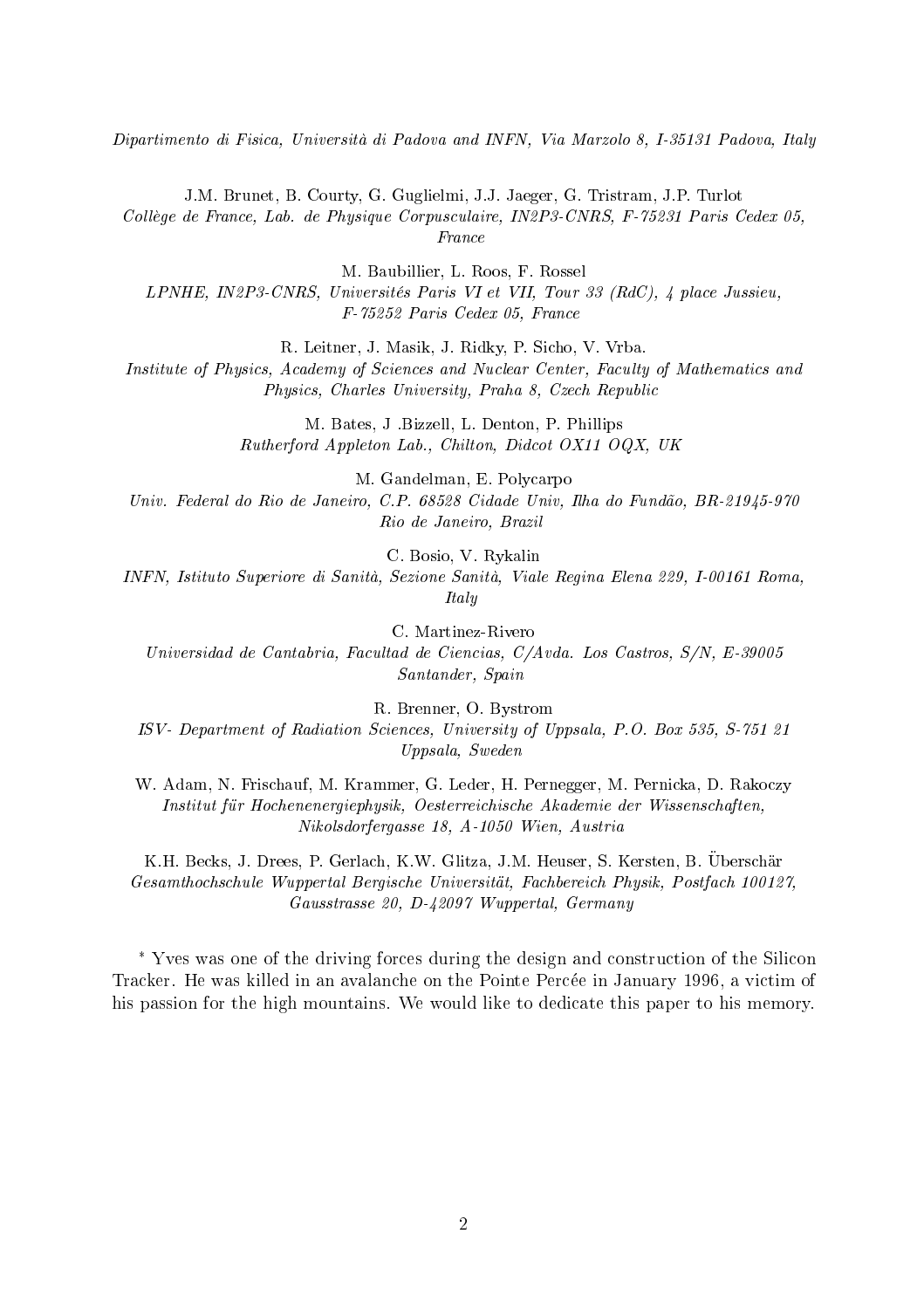### Abstract

The DELPHI Silicon Tracker, an ensemble of microstrips, ministrips and pixels, was completed in 1997 and has accumulated over 70  $pb^{-1}$  of high energy data. The Tracker is optimised for the LEP2 physics programme. It consists of a silicon microstrip barrel and endcaps with layers of silicon pixel and ministrip detectors. In the barrel part, three dimensional <sup>b</sup> tagging information is available down to a polar angle of  $z_9$  . Impact parameter resolutions have been measured of  $z_8$   $\mu{\rm m}$   $\oplus$  $71/(p \sin^2 \theta) \mu m$  in  $R\phi$  and 34  $\mu$ m $\oplus$ 69/p  $\mu$ m in  $Rz$ , where p is the track momentum in  $GeV/c$ . The amount of material has been kept low with the use of double-sided detectors, double-metal readout, and light mechanics. The pixels have dimensions of 330  $\times$  330  $\mu$ m and the ministrips have a readout pitch of 200  $\mu$ m. The forward part of the detector shows average efficiencies of more than  $96\%$ , has signal-to-noise ratios of up to 40 in the ministrips, and noise levels at the level of less than one part per million in the pixels. Measurements of space points with low backgrounds are provided, leading to a vastly improved tracking efficiency for the region with polar angle less than 25 .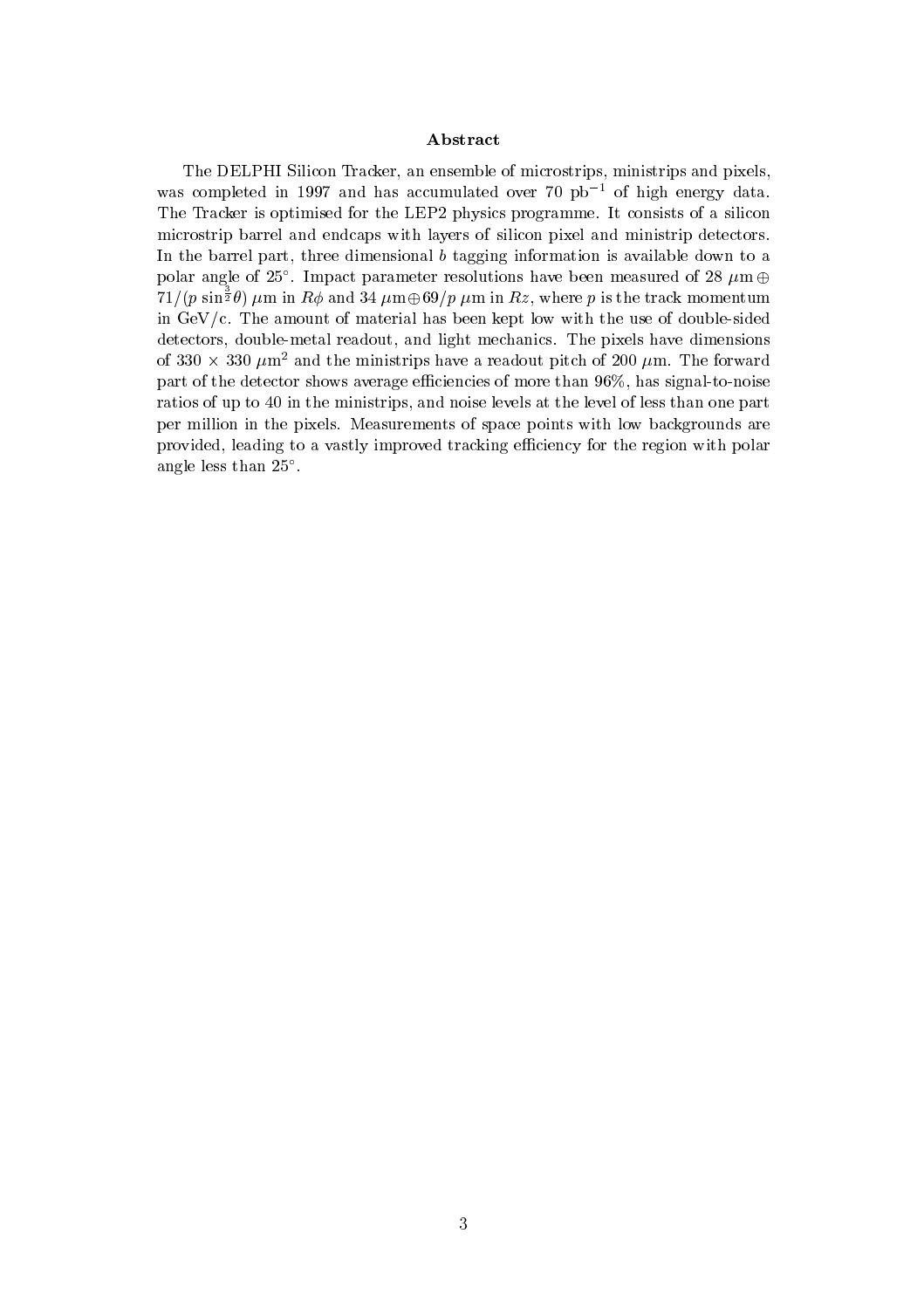### $\mathbf 1$ 1 Introduction

The DELPHI Silicon Tracker presented in this paper has been optimised to cope with the requirements posed by the physics programme at LEP2. The design [1] had to take into account the following features of the processes studied or searched for:

- Four fermion processes, important for both standard and non-standard physics, are relatively frequent, hence a larger angular coverage in polar angle<sup>-</sup> is required compared to  $Z^{\circ}$  physics.
- In the processes with the largest cross sections, such as  $e^+e^- \rightarrow qq\gamma$  or  $e^+e^- \rightarrow \gamma\gamma$ , the particles are produced predominantly in the forward direction.
- The search for the Higgs boson and for supersymmetric particles are important physics ob jectives for LEP2, so a good tagging of <sup>b</sup> quarks down to low polar angles is important in order to reduce background from standard processes such as  $W^+W^$ production.

# 2 Design Considerations

The Silicon Tracker uses different kinds of technologies in each angular region in order to achieve the performance goals discussed above. Two main tasks can be distinguished:

• Vertexing in the barrel region

The central part of the Silicon Tracker must have a b-tagging performance which is at least equivalent to that of the 1994-95 Vertex Detector [2], and in addition be extended down to around 25 , beyond which multiple scattering starts to dominate the impact parameter resolution for <sup>b</sup> hadron decay products. This is achieved with three layers of microstrip modules, termed Closer, Inner and Outer, at average radii of 6.6 cm, 9.2 cm and 10.6 cm. In the  $R\phi$  plane the resolution is around 8  $\mu$ m, and in the  $Rz$  plane the readout pitch is changed for plaquettes at different angles to give the best resolution possible perpendicular to the track, varying between about 10  $\mu$ m and 25  $\mu$ m for tracks of different inclination. The material is kept to a minimum by the use of double-sided detectors and light mechanics. This part is called the Barrel.

• Tracking in the forward region

In the forward region, the emphasis is on improved momentum measurement and standalone pattern recognition. The detector must improve the overall hermeticity of DELPHI and provide a better extrapolation of tracks towards the forward RICH [3] detectors, leading to a better particle identication in this region. The momentum measurement is limited by Coulomb scattering and a resolution of about 100  $\mu$ m is sufficient. These requirements are met [1] by adding silicon endcaps, consisting of two layers of pixel detectors, with pixel dimensions of 330  $\times$  330  $\mu$ m-, and

The standard DELPHI coordinate system, the  $z$  axis is along the electron direction, the  $x$  axis points towards the center of LEP, and the y axis points upwards. The polar angle to the  $z$  axis is called  $\theta$  and the azimuthal angle around the z axis is called  $\phi$ ; the radial coordinate is  $R = \sqrt{x^2 + y^2}$ .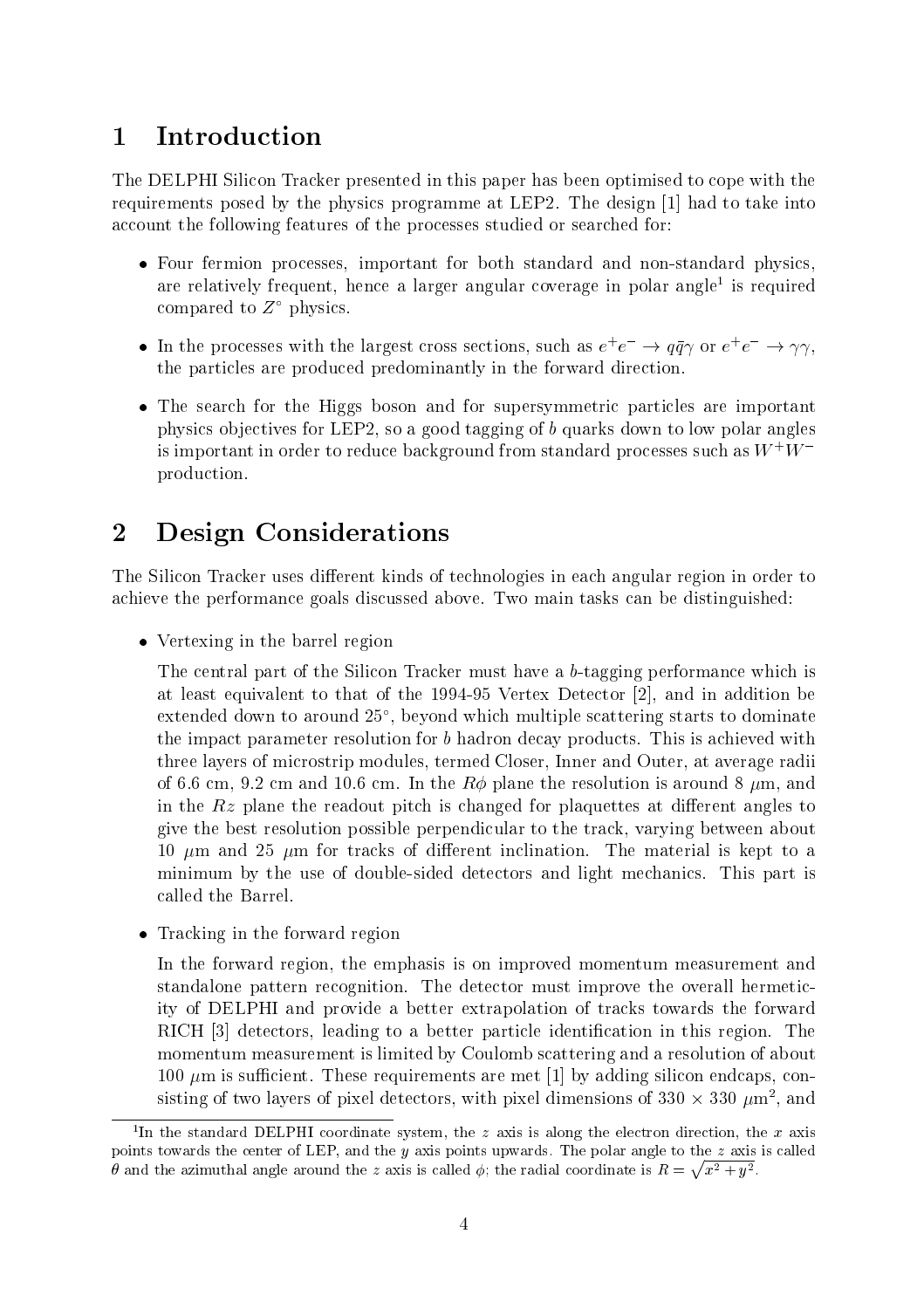two layers of back-to-back ministrip detectors with a readout pitch of 200  $\mu$ m and one intermediate strip. The pixel detectors have a noise level of less than one part per million which is crucial to eliminate ghost tracks, and the ministrips operate at a signal over noise of more than 40. To help the pattern recognition the ministrips are mounted ata small stereo angle. The angular accuracy is about 1 mrad, and the extrapolation accuracy at the forward tracking chambers of DELPHI is a few mm. This part is called the Very Forward Tracker (VFT).

Throughout the detector there is great emphasis on the overlap of sensitive silicon, within each layer of detectors, and between the different layers. This provides redundancy and allows a self alignment procedure, but places great constraints on the assembly, since silicon plaquettes from different layers are often separated by less than 1 mm.

To make the project affordable components and systems were re-used from the previous silicon vertex detectors of DELPHI, namely some of the plaquettes and hybrids [2] and the data acquisition and service systems [4]. The complete Barrel and a large part of the VFT (the full set of ministrip detectors and 60% of the pixels) was in operation during the 1996 data taking. The complete detector was installed in DELPHI for the data taking in 1997.

The Silicon Tracker is illustrated in figure 1. The three concentric layers of the barrel detector cover the angular region  $z_{1\parallel}=$  159  $\perp$  1 wo pixel layers, the first one being located inside the barrel, and two ministrip detector endcaps cover the angular region  $11^{\circ} - 26^{\circ}$ and 154  $\,$   $-$  109  $\,$  . As an inustration of its physics capabilities we show in ligure 2 an event registered in 1996 at the energy  $\sqrt{s} = 161$  GeV, where a jet with  $\theta = 35^{\circ}$  is tagged as a b jet.

Full technical descriptions of the detector and the individual layers can be found in [5]- [9]. In what follows we give a summary only, mentioning in particular the new features.

#### 3 Silicon Components 3

The characteristics of the silicon plaquettes used are summarised in table 1 and figure 3. The suppliers used were Hamamatsu<sup>-</sup>, SINTEF<sup>-</sup>, CSEM<sup>-</sup> and MICRON<sup>-</sup>.

Multiple scattering at the first measured point dominates the track impact parameter resolution. In order to minimise the amount of material the Closer layer is composed of double-sided detectors. This layer is taken from the 1994-95 Vertex Detector [2]. For the Outer layer, where multiple scattering is less crucial, a cheaper back-to-back solution was chosen. This layer is completely new, and has a novel  $Rz$  measurement which is made with single-sided detectors with  $p+$  implants, with the signals being routed to the ends of the detectors with a double-metal technique. The diodes are either read out singly, or singly with one intermediate strip, or ganged in pairs, with two connected intermediate strips. This gives a choice of pitches, allowing the resolution to be optimised for tracks passing through at different incidence angles. The Inner layer is built up of both double and single-sided detectors, allowing the re-use of double-sided detectors from the previous vertex detector.

<sup>2</sup>Hamamatsu Photonics K.K., Hamamatsu City, Japan

<sup>3</sup>SINTEF, Oslo, Norway

<sup>4</sup>CSEM,Rue de la Maladiere 41, CH 2007, Neuchatel, Switzerland

<sup>5</sup>MICRON Semiconductor Limited, Sussex BN15 8UN, England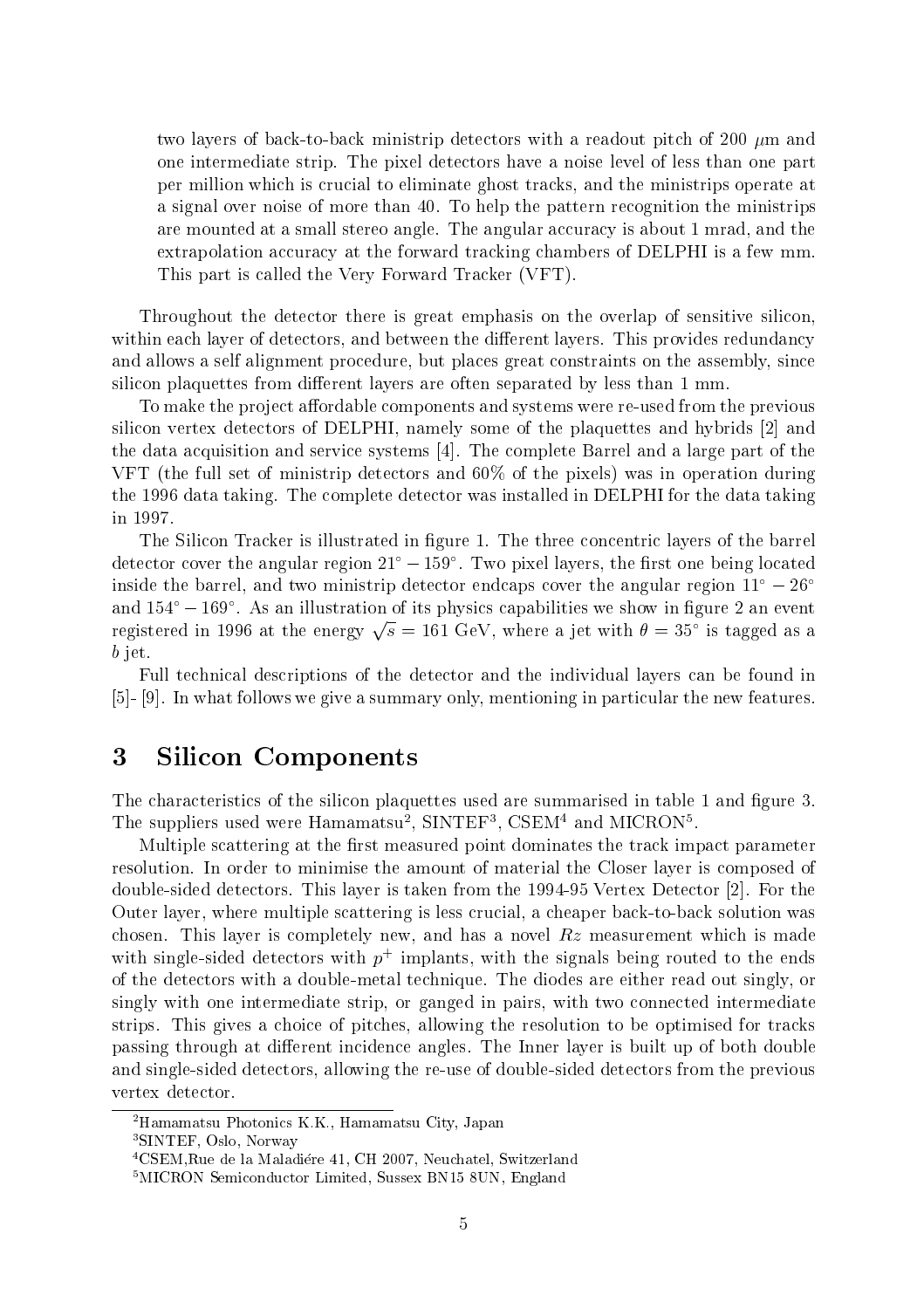

Figure 1: Layout of the DELPHI Silicon Tracker

The pixel plaquettes are divided into ten regions of 24 - 24 pixels at large radius and six regions of 24 - 16 pixels at smaller radius. Each region is ready and sprogram is ready and  $\sim$ bump-bonded to the detector (see section 4). The pixel size is 550  $\times$  550  $\mu$ m-, and pixels at the boundary between neighbouring read-out chips have increased dimensions, so that blind regions in the active area are avoided. The ministrip plaquettes have a readout pitch of 200  $\mu$ m with one intermediate strip.

#### 4 Assembly into Modules and Crowns  $\boldsymbol{4}$

The concept of the Silicon Tracker is modular: the plaquettes in each region are assembled into electrically independent modules or crowns, which are subsequently connected to their repeater electronics and mounted onto the support structure. The characteristics of these modules and crowns are summarised in table 2.

In the barrel the modules take the form of ladders 4 or 8 plaquettes in length, each of which forms an electrically independent half of a barrel module. The front-end electronics are mounted onto double-sided BeO hybrids at each end of the modules, and multilayer kapton cables join the hybrids to the repeaters. In each quarter of the detector there is one repeater card per layer, serving 10 or 12 modules. Bond wires connect the signal and bias lines between the detectors and hybrids. In the Inner layer this leads to one bias line connecting together diodes with polysilicon resistor and FOXFET biasing, which has been operating successfully. For the Closer and Inner layers the front end amplifier used is the MX6 [12], taken from the previous detector, and for the Outer layer the new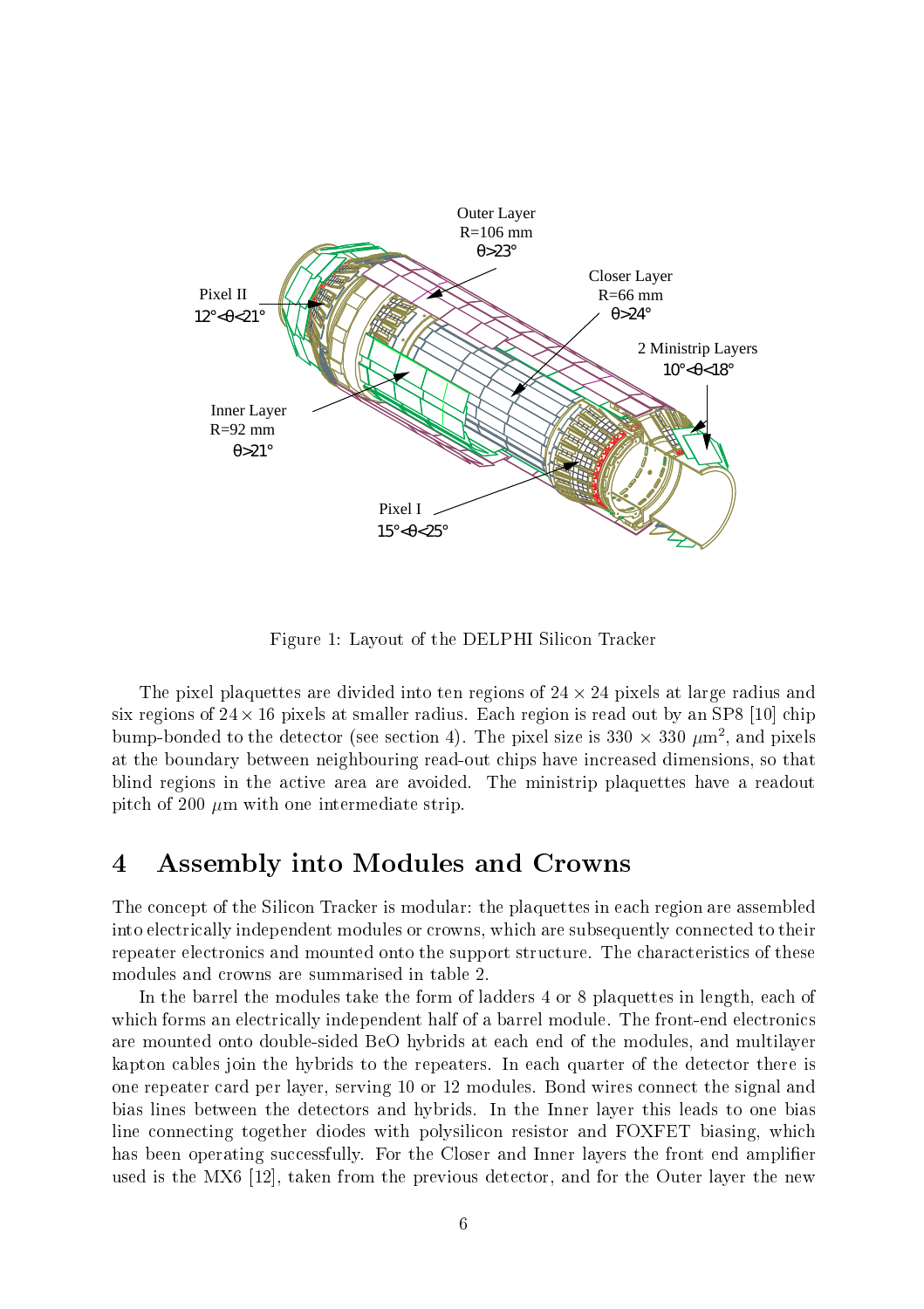

Figure 2: Event registered during the 1996 161 GeV run. The top two views show the R pro jection on two dierent scales. The displaced vertex is clearly seen. The bottom view displays the  $Rz$  projection. In 1996 only one quarter of the second pixel layer was installed.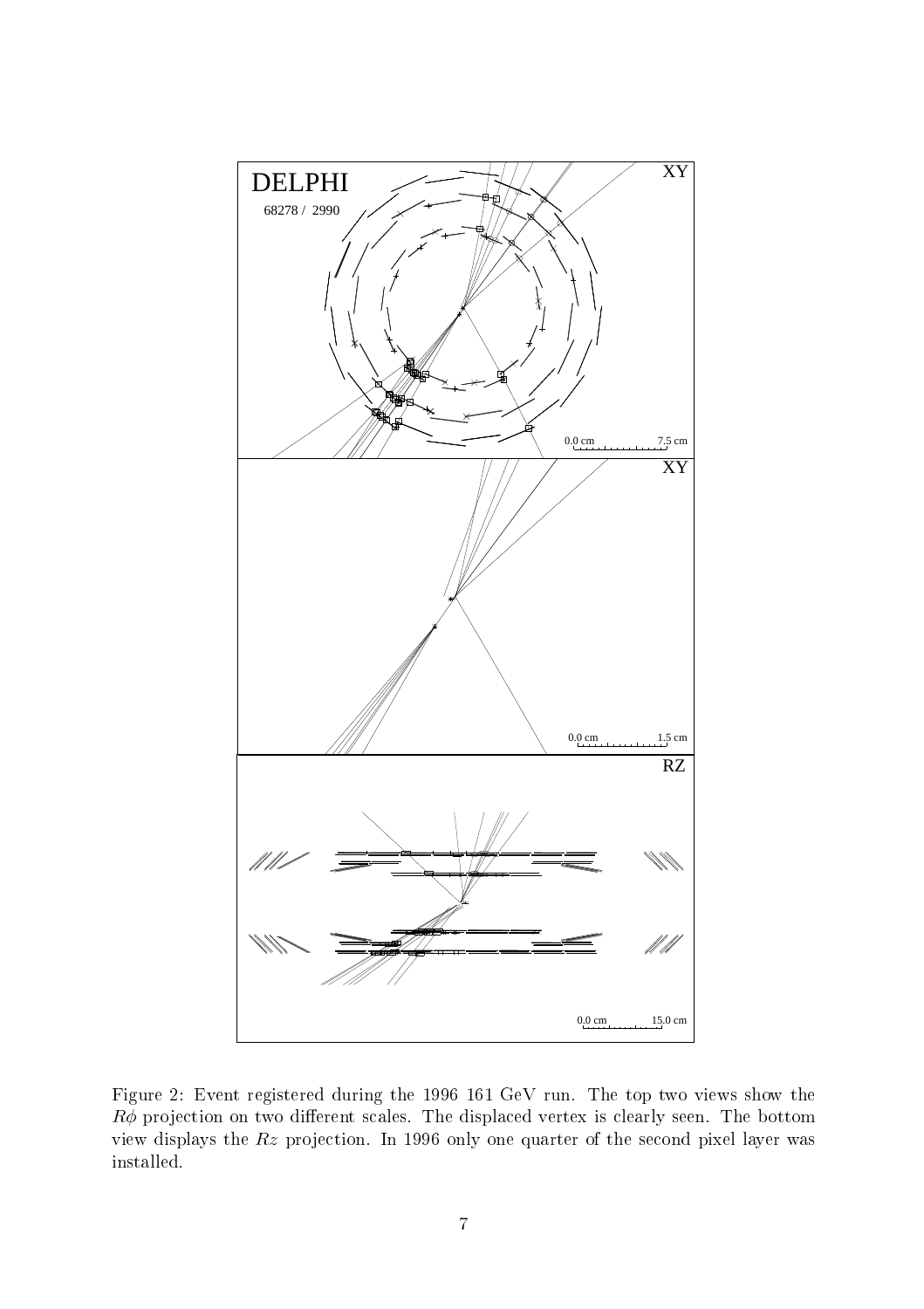| Characteristics of                    |        |               | <b>Barrel</b> | <b>VFT</b>             |                        |                  |               |
|---------------------------------------|--------|---------------|---------------|------------------------|------------------------|------------------|---------------|
| silicon plaquettes                    |        | $\mathbf{a}$  | $\mathbf b$   | $\mathbf c$            | $\mathbf d$            | Pixels           | Ministrips    |
| supplier                              |        | Hamamatsu     | <b>SINTEF</b> | Hamamatsu              | <b>SINTEF</b>          | <b>CSEM</b>      | <b>MICRON</b> |
| single/double-sided                   |        | SS            | SS            | $\mathrm{d}\mathrm{s}$ | $\mathrm{d}\mathrm{s}$ | SS.              | SS.           |
| double-metal                          | p-side | no            | yes           | no                     | no                     |                  | $\mathbf{n}$  |
|                                       | n-side |               |               | yes                    | yes                    |                  |               |
| length (cm)                           |        | 5.99          | 5.99          | 5.75                   | 6.07,7.91              | 6.9              | $5.3\,$       |
| width $(cm)$                          |        | 3.35          | 3.35          | 3.35                   | 2.08                   | $1.7 - 2.2$      | 5.3           |
| sensitive area $\text{(cm}^2\text{)}$ |        | 18.6          | 17.9          | 34.2                   | 22.2,29.4              | 9.9              | 27.0          |
| pitch $(\mu m)$                       | p-side | 25            | 44            | 25                     | 25                     | $330 \times 330$ | 100           |
|                                       | n-side |               |               | 42                     | 49.5,99,150            |                  |               |
| readout pitch                         | p-side | 50            | 44,88,176     | 50                     | 50                     | $330 \times 330$ | 200           |
| $(\mu m)$                             | n-side |               |               | 42,84                  | 49.5,99,150            |                  |               |
| blocking strip (n-side)               |        |               |               | $p^+$                  | field plate            |                  |               |
| $#$ readout channels                  |        | 640           | 640           | $640 \times 2$         | $384 \times 2$         | 8064             | 256           |
| wafer thickness $(\mu m)$             |        | 290           | 310           | 320                    | 310                    | $290 - 320$      | 300           |
| implant width $(\mu m)$               |        | 8             | 8             | 12,14                  | 6,8                    |                  | 60            |
| biasing                               |        | <b>FOXFET</b> | Polysilicon   | Polysilicon            | Polysilicon            | DC               | <b>FOXFET</b> |
|                                       |        |               | resistors     | resistors              | resistors              |                  |               |
| readout coupling                      |        | AC            | AC            | AC                     | AC                     | DC               | AC            |
| resistivity $(k\Omega \text{cm})$     |        | $3-6$         | $3-6$         | $3 - 6$                | $3-6$                  | 10               | 10            |
| operating voltage $(V)$               |        | 60            | 60            | 65                     | $60 - 95$              | $40 - 60$        | 60            |

Table 1: Characteristics of silicon plaquettes. There are 888 plaquettes in the full detector. The different types of plaquettes in the barrel,  $a, b, c$  and  $d,$  are arranged as shown in figure 3. Sensitive area counts  $R\phi$  and  $Rz$  sides for cases of double-sided detectors.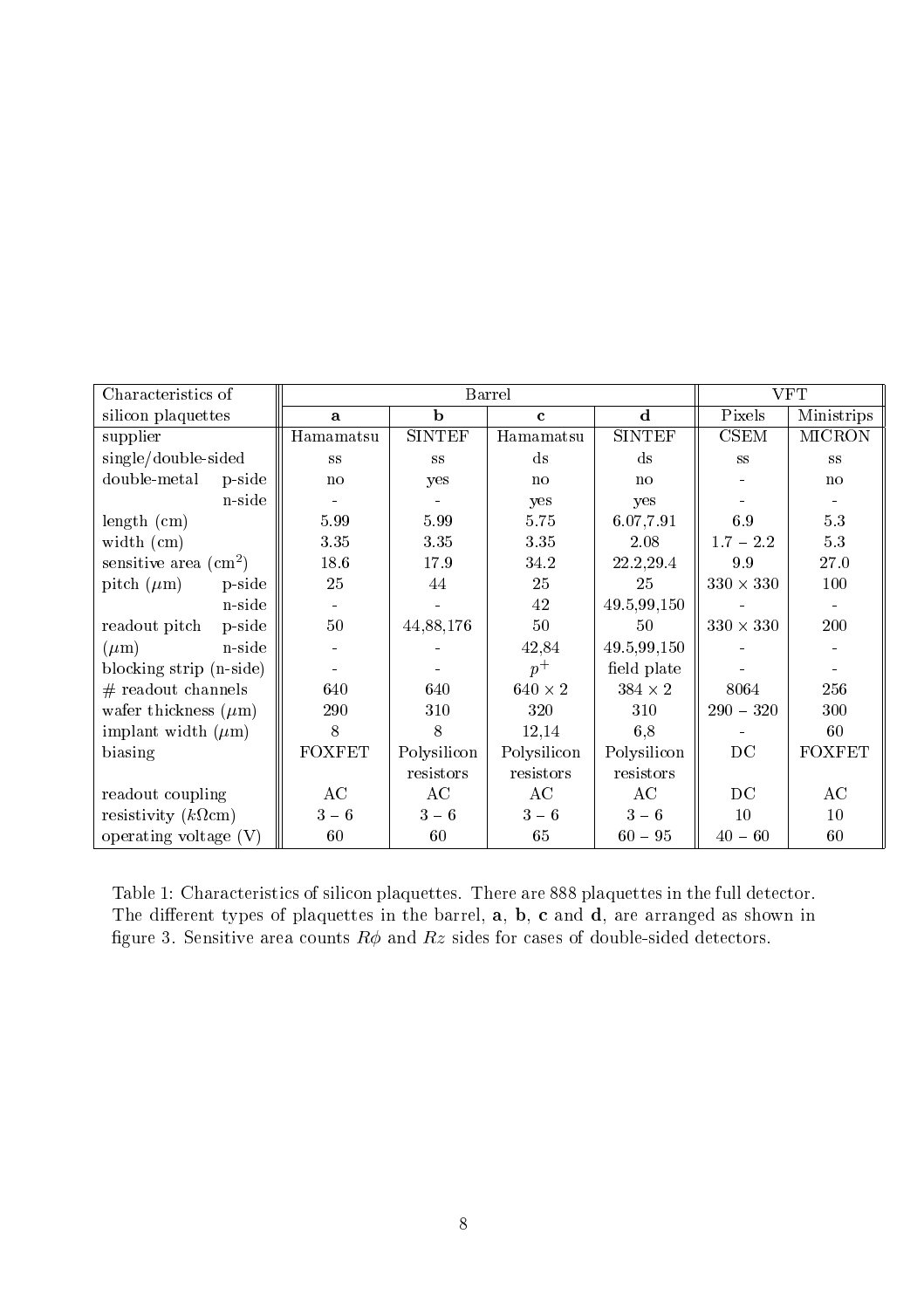

Figure 3: Arrangement of the detectors  $a, b, c$  and  $d$ , as defined in table 1, in the barrel. The left hand side of the figure illustrates the sides of the modules which face away from the beampipe, and the right hand side of the figure shows the sides of the modules which face towards the beampipe. The solid lines indicate the directions of the strips, and the dotted lines the layout of the contact holes in the case of double metal read-out. A full technical description of the components of the barrel and the readout conventions can be found in  $[11]$ .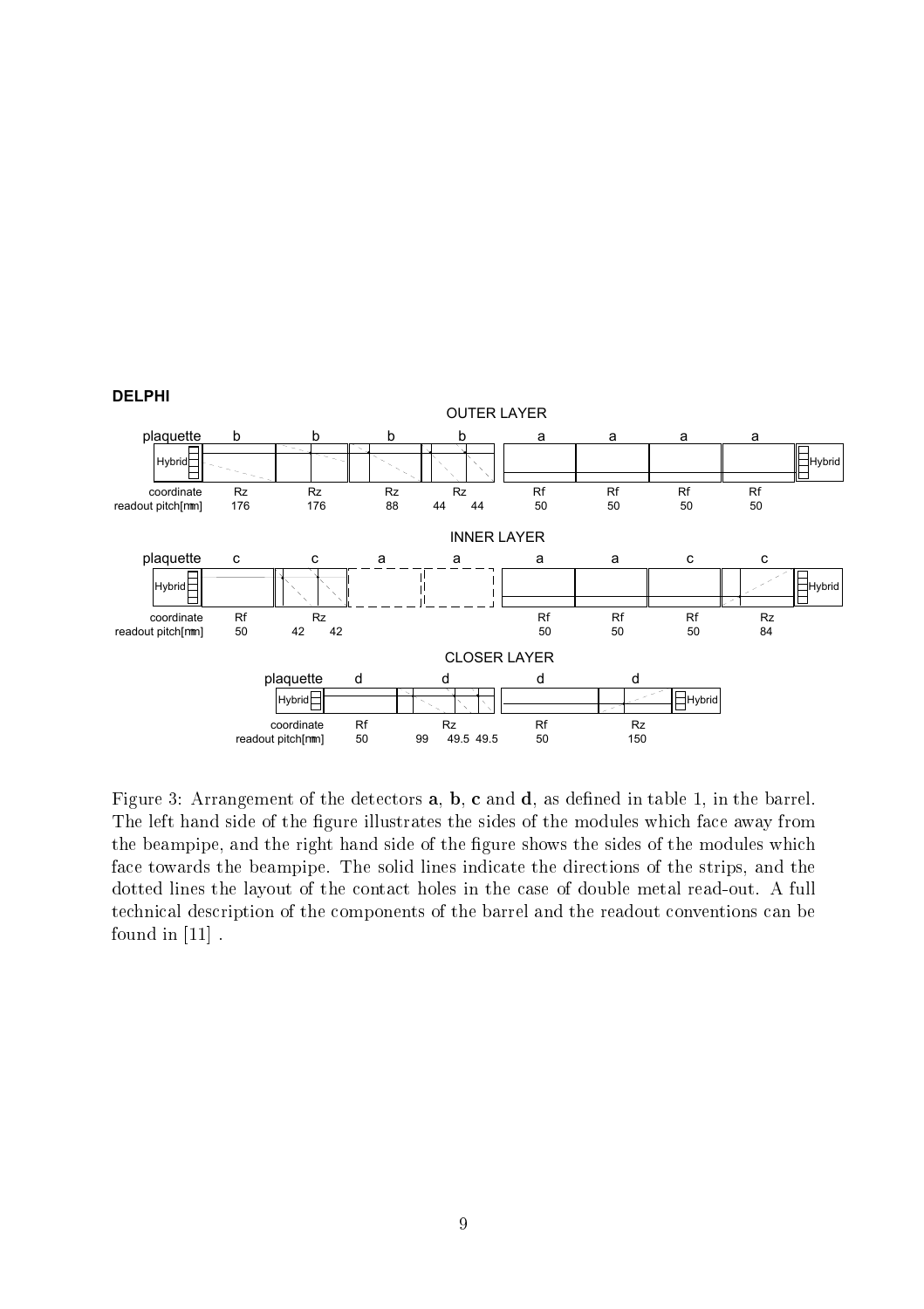TRIPLEX IN TRIPLEX IN THE REPORT OF THE CHARGE CHARGE CHARGE ENCOURAGE IN THE LIST OF THE CONTROL OF THE CONTROL OF THE CHARGE THROUGH THE CHARGE THROUGH THE CHARGE THROUGH THE CONTROL OF THE CHARGE THROUGH THE CHARGE THRO electrons, where  $C_{load}$  is the load capacitance in pF. On the  $Rz$  side of this layer there is a charge loss in some plaquettes (up to a maximum of 25% in the most external plaquettes) due to the combination of the double-metal readout with intermediate strips [9], but due to the high S/N performance this leads to a negligible loss in resolution. The use of double-sided and back-to-back modules led to the choice of kevlar for the strengthening beams, with the addition of carbon fibre at the top of the beams to reduce the mechanical sensitivity to changes of humidity [15].

In the VFT, the pixel and ministrip plaquettes are mounted onto semicircular aluminium supports, with inclinations with respect to the  $z$  axis of 12 and 32 for the pixel  $\,$ and 49 for the ministrip plaquettes. The electronics are connected to the repeaters with kapton cables, with one repeater per crown for the ministrips and two repeaters per crown for the pixels.

The pixel plaquettes, each with 16 bump-bonded SP8 chips [10], are arranged in groups of 19 onto each pixel crown. Bus lines bringing the data and control signals to each of the chips are integrated onto the detector substrate using a double-metal process. This design reduces the amount of material and allows at the same time a reduction in the amount of signals by multiplexing on the integrated bus. On the other hand, it is a highly demanding design in terms of failure rate of the interconnection technique. The connection between the bus lines and the corresponding pad on the chip is achieved by the same bumpbonding technique used for the pixel interconnection. The IBM C4 (Controlled Collapse Chip Connection) bump bonding process [16] was used, and a (2.4  $\pm$  0.2)  $\times$  10  $^{-1}$  failure rate was achieved for a bump size of 100  $\mu$ m. The remaining power busses are supplied via a flat kapton cable glued on top of the readout chips. On two cells per chip, a  $p$ well underneath the input pad defines a 30 fF calibration capacitance. Because of the large number of pixels and the expected low occupancy, a selective readout scheme was implemented on the chip [17], identifying and outputting the addresses of the hit pixels. The connections between the detector substrate and the flat kapton cable, and then to the long kapton cable which is connected to the repeater electronics, are made with wire bonding. The assembly of a pixel plaquette is illustrated in figure 4a.

The ministrip crowns each contain 6 pairs of back-to-back plaquettes. As for the barrel, MX6 chips were used, glued to 300  $\mu$ m thick BeO hybrids. Due to the lack of space the hybrids are glued directly on top of the single-sided plaquettes. A ceramic or glass fan-in was used to match the 50  $\mu$ m electronics pitch with the 200  $\mu$ m readout one. The backto-back detectors are rotated by  $90^{\circ}$  with respect to each other, to give a two dimensional readout. The implanted strips have an angle of  $2^{\circ}$  with respect to the edge of the detector, so by rotating modules in adjacent crowns a  $4^{\circ}$  stereo angle is created between the strips, helping the pattern recognition. The assembly of a back-to-back ministrip component is illustrated in figure 4b.

### 5 Readout Electronics  $\overline{5}$

The repeaters are multilayer printed circuit boards mounted in the form of rows of semicircular discs at the ends of the Silicon Tracker. They contain buffers, control circuits and power lines, and communicate with the readout systems in the barracks approximately 20 m away.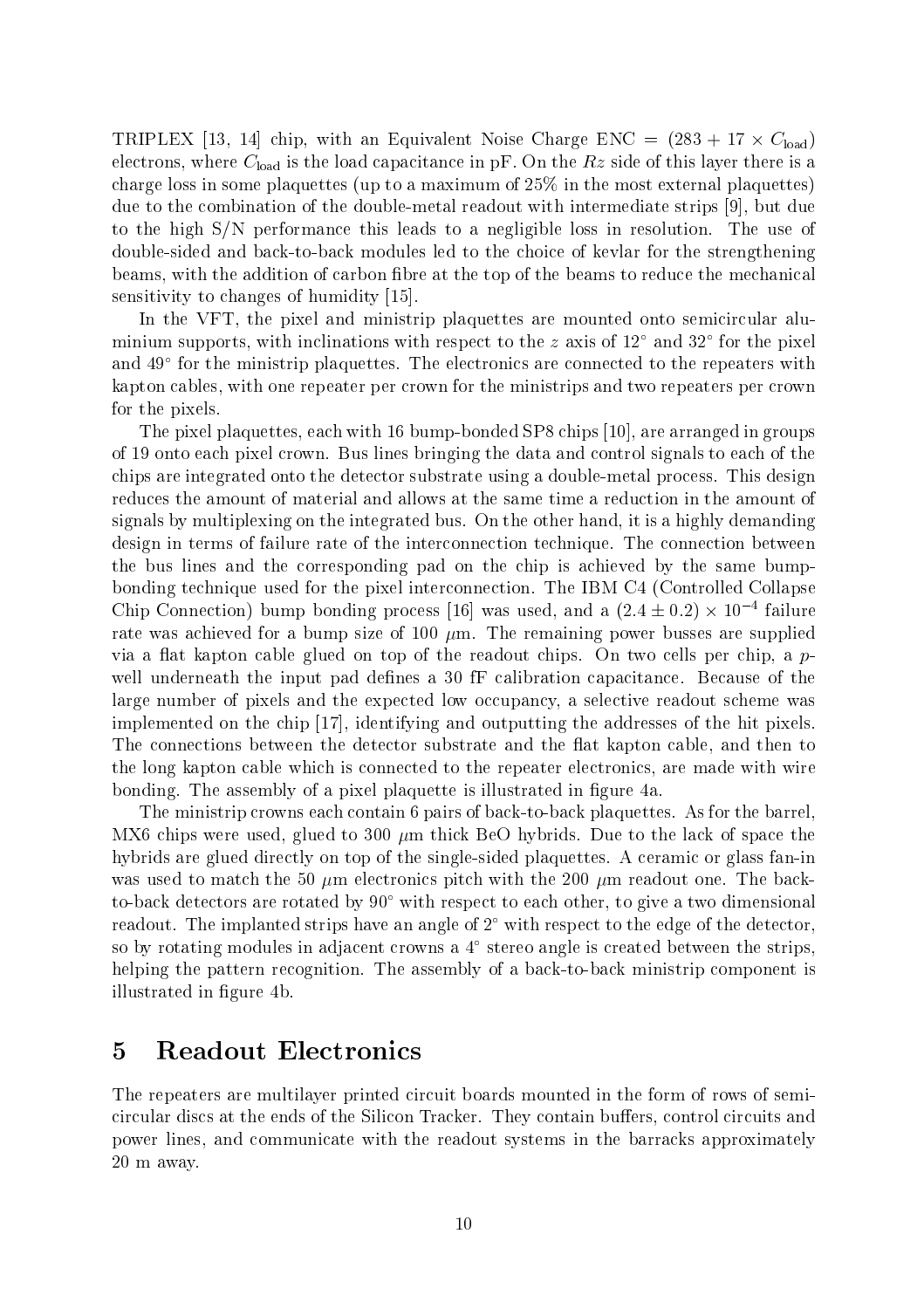|                                       | <b>Barrel</b>     |                   |                   | <b>VFT</b>             |                      |                         |  |
|---------------------------------------|-------------------|-------------------|-------------------|------------------------|----------------------|-------------------------|--|
| Characteristics of                    |                   |                   |                   |                        |                      |                         |  |
| modules/crowns                        | Outer             | Inner             | Closer            | Pixel 1                | Pixel 2              | Ministrip               |  |
| $#$ modules/crowns                    | 24                | 20                | 24                | 4                      |                      | 8                       |  |
| $#$ plaquettes                        | 16                | 8                 | 4                 | 19                     | 19                   | 12                      |  |
| sensitive area $\text{(cm}^2\text{)}$ | 292               | 208               | 103               | 189                    | 189                  | 324                     |  |
| dimensions (cm)                       | $55.9 \times 3.4$ | $55.5 \times 3.4$ | $36.0 \times 2.1$ | $r_{\rm min}=6.9$      | $r_{\min} = 7.5$     | $r_{\rm min}=6.8$       |  |
|                                       |                   |                   |                   | $r_{\text{max}} = 8.4$ | $r_{\rm max} = 11.2$ | $r_{\text{max}} = 11.2$ |  |
| support material                      | kevlar            | kevlar            | kevlar            | Aluminium              | Aluminium            | Aluminium               |  |
|                                       | $+$ carbon        | $+$ carbon        | $+$ carbon        |                        |                      |                         |  |
| chip                                  | TRIPLEX           | MX6               | MX6               | SP8                    | SP8                  | MX6                     |  |
| power/chip (W)                        | 0.2               | 0.2               | 0.2               | 0.017                  | 0.017                | 0.2                     |  |
| $#$ chips                             | 20                | 20                | 12                | 304                    | 304                  | 24                      |  |
| $%$ overlap                           | 12                | 13                | 15                | 37                     | 12                   | 15                      |  |
| rad tolerance (krad)                  | 50                | 50                | 50                | 10                     | 10                   | 50                      |  |
| angle to $z$ -axis $(\text{deg})$     | $\Omega$          | 0                 | $\Omega$          | 12                     | 32                   | 49                      |  |

Table 2: Characteristics of modules and crowns. Sensitive area counts  $R\phi$  and  $Rz$  sides for cases of double-sided detectors. The VFT detectors are supported with ceramics in the case of the pixels, and aluminium plates in the case of the ministrips.



Figure 4: Assembly of the pixel (left side) and ministrip (right side) components of the VFT crowns.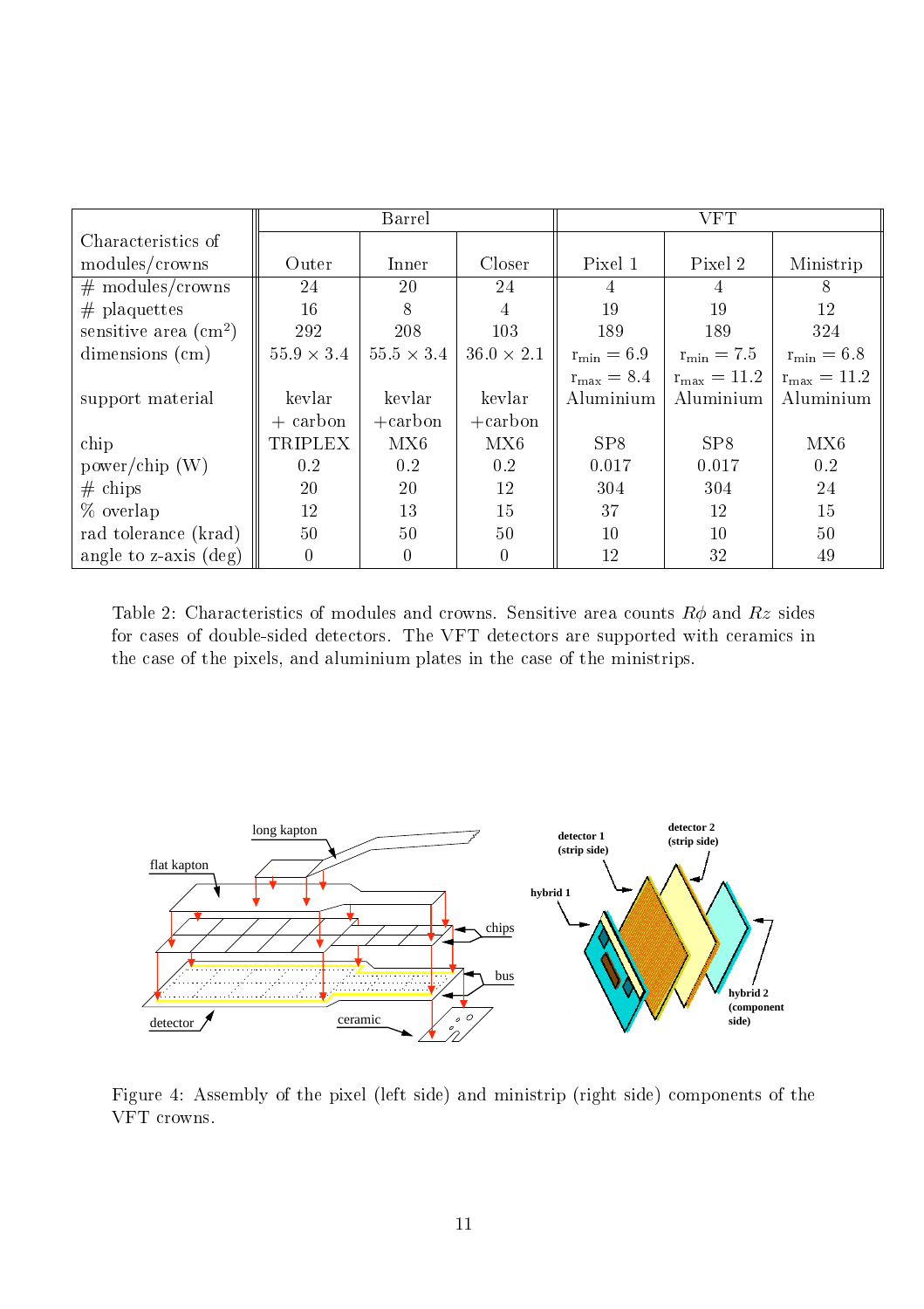The readout electronics of the barrel and ministrip parts of the Silicon Tracker are similar enough to be steered and read out by a common system. At each second level DELPHI trigger 174080 analogue values from the barrel and ministrip parts of the Silicon Tracker are presented to the readout system. These data are analysed in real time by an on-line computer farm made of 128 DSP56001 Digital Signal Processors. Each DSP is conveniently assigned to one, two or four detector modules and receives between 1280 and 1536 analogue readouts for the analysis. For every DSP the readout is performed in a serial form at the speed of 1 MHz. As all modules are read out in parallel, it takes about 1.6 ms to read out all the strip detectors. Each DSP measures the pedestal and noise of every channel by averaging data over several events. The channels with signicant signal are chosen, and signals on adjacent channels are correlated to match the typical charge spread patterns. The DSP's together with the digitization electronics are built into SIROCCO FASTBUS modules [18], which accommodate two DSP's each. The zero-suppressed data are collected from these modules by a standard DELPHI readout processor and later are joined to the common data stream. The suppression ratio achieved is of the order of 5/1000.

The pixel readout system consists of 16 repeaters read out in parallel by the same number of FASTBUS readout units. The readout units themselves are read sequentially byaFASTBUS crate processor which combines the data stream. A custom designed card provides all necessary timing signals for the SP8 front-end chips [19]. The 16 front-end chips of one plaquette are addressed sequentially and accessed separately one by one. This allows the skipping of malfunctioning chips. With each second level trigger, the readout is started and all timing and clocking signals are activated. The sparse data scan readout in the front-end chips selects the addresses of hit pixels only and transfers them to the crate processor with a 5 MHz clock. The total readout time for a full repeater with 160 front-end chips is typically 1.5 ms, including all bus transfer. A small fraction of pixels are systematically noisy. The total number depends on the threshold settings, and is shown in figure 5 for a range of settings. The crate processor supresses these noisy pixels during acquisition time with the use of a mask which is set in advance using calibration run data. This mask is updated every few months and in case of major changes in the detector settings. The sparse data scan and the noisy pixel suppression together reduce the event size considerably with a typical event size being a few hundred pixels. This number is dominated by the remaining noisy pixels, which are flagged by the online monitoring and later removed off-line (see section 7.2.2).

# 6 Mechanics

# 6.1 Mechanical Design

The principal challenges which had to be overcome for the mechanical design were as follows:

- $\bullet$  Limited space is available (see figure 7). The space constraints are provided by the 116 mm inner radius of the Inner Detector and the 56.5 mm external radius of the flange connecting the different sections of the beam pipe.
- The structure must be able to be installed inside DELPHI, which limits the total length of the detector to 1050 mm.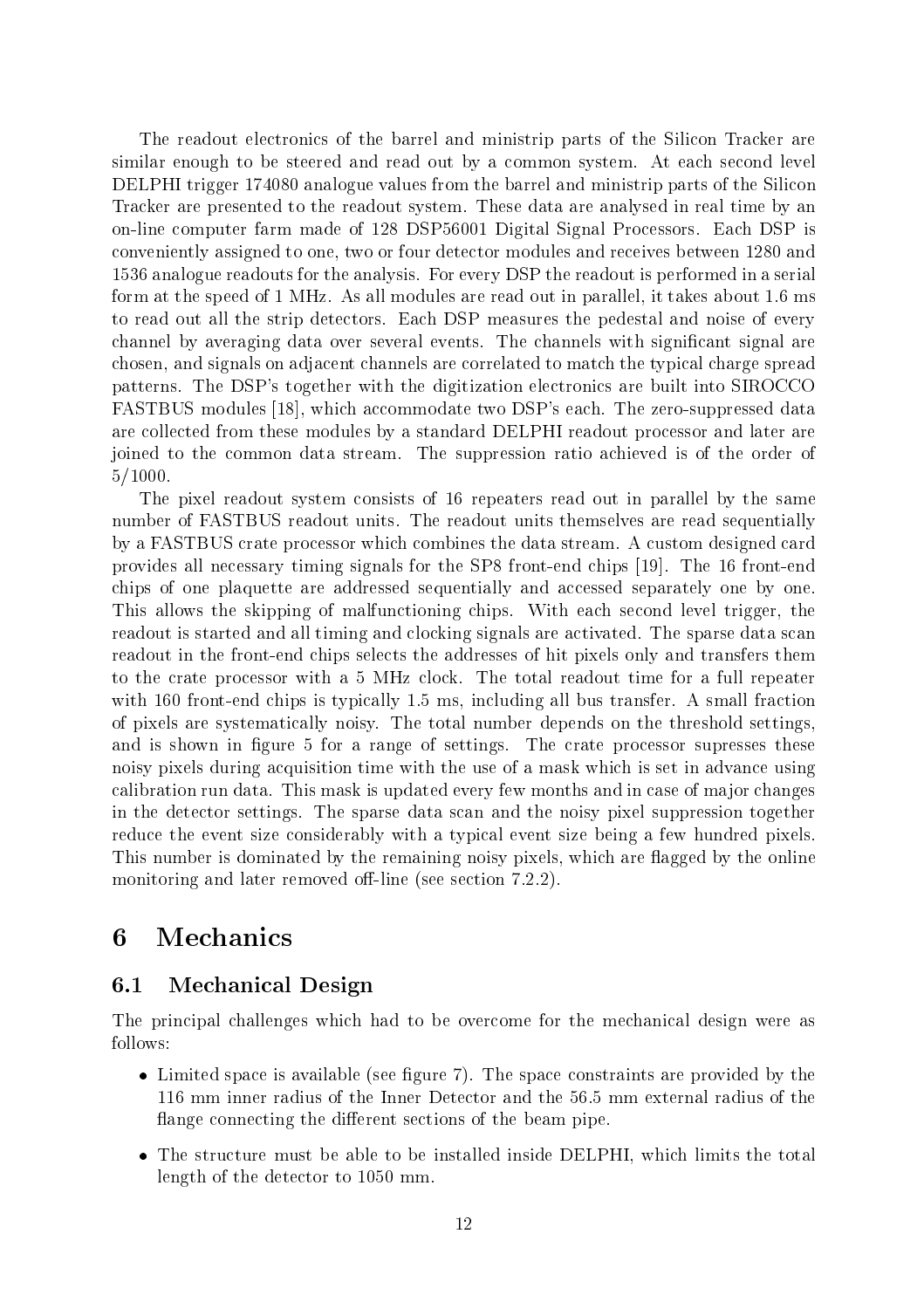

Figure 5: Number of masked pixels as a function of the discriminator threshold for the 1997 detector configuration.

- The Silicon Tracker including the detectors and repeater electronics is 1033 mm long. Within this there are modules which can be as long as 50 cm, mounted in parallel with much shorter modules. The mechanical design must be sufficiently rigid to support all components and suffer as little stress as possible from the varying deformations of the different components with changes of temperature, humidity, etc. At the same time, the extra support material must be kept to a minimum, so as to maintain the previous performance for the  $R\phi$  impact parameter resolution in the barrel section.
- The mechanics must be able to re-use all double-sided modules from the previous detector, and accommodate the design accordingly.

## 6.2 Support Structures

Figure 6 shows diagrammatically a cross section of the modules and supports for one quadrant of the detector. The barrel support consists of light aluminium endrings joined by carbon-honeycomb half cylinders [20]. The Inner and Outer layers are screwed to either side of this endring. The Closer layer has its own endring, which is connected to the barrel via an intermediate composite piece, which also serves to support the internal pixel layer. The thermal expansion coefficients between the components are matched to reduce mechanical stress [21]. The arrangement of the barrel detectors on the endrings is illustrated in figure 7. It can be seen that in order to fit into the space, the support beams on the Outer layer are glued to alternate sides of the modules. An adaptor piece connects the barrel to the forward cylinders. The forward cylinders support 3 crowns of VFT detectors, and also serve to route the kapton cables towards the repeaters. The cabling is arranged in such a manner that using a rotating jig it is possible to mount each section of the detector together with its cabling and repeaters. The resulting structure (see figure 8) maintains the amount of material in the barrel at a similar level to the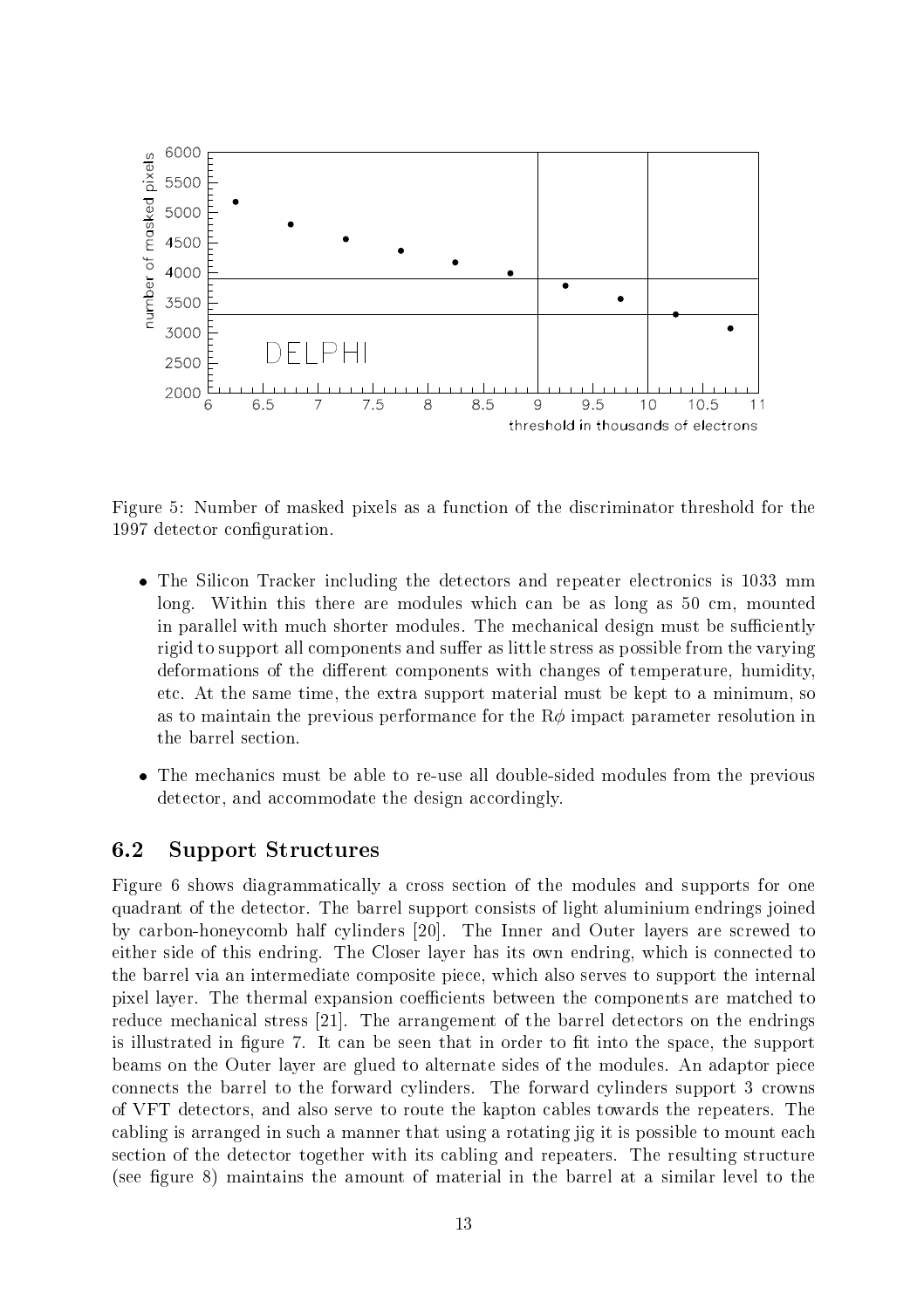1994-95 Vertex Detector, and moves forward material to signicantly lower polar angles than previously.

A photograph of part of the detector can be seen in figure 9.



Figure 6: Cross section of one quadrant of the Silicon Tracker for z>10cm

## 6.3 Cooling Considerations

The Silicon Tracker as a whole dissipates about 400 W in an almost completely confined space. In order to remove the heat, a system of cooling with water at  $20^{\circ}$ C was chosen. The water is delivered to each section of the detector in 0.5 mm thick aluminium tubes with an internal diameter of 3.5 mm. The geometry of the cooling system is based on mechanical considerations and the different power characteristics of each section. In the barrel, the greatest amount of power is developed in the Inner and Outer layers, which have a total of 880 chips dissipating 0.2 W each. These layers are cooled with one tube per quarter. The shorter Closer layer is cooled in parallel, to avoid mechanical stresses due to temperature differences between the layers. The heat transfer between the cooling tubes and the hybrids is optimised with the use of heat paste<sup>6</sup> between all connections. Laboratory tests showed gradients of  $4^{\circ}$ C for the Inner and Outer hybrids, and a maximum of  $\circ$  tor the Closer layer, which has less contact with the endrings. For the pixel detectors, the power dissipation is about 40 W, however the electronics are not localised on the hybrids but distributed over the detector. Here, the cooling functions by both conduction and convection, and the maximum gradients observed can be as high as  $12^{\circ}$ C. The pixel and ministrip crowns are also cooled in parallel, as well as the repeater electronics, which are cooled with one tube per quarter looping through 5 ofthe 9 repeater

The cooling is operated on a siphoning principle, with the resultant underpressure protecting the detector from leaks in the system. The water pump used<sup>7</sup> is driven by pressurised air, so there is no heat flow into the system, and the water is cooled by a system of fridges. Problems of algae developing have been avoided with the use of

<sup>6</sup> supplied by SCHAFFNER, 5, Rue Michel Carre, 95100 Argenteuil, France

<sup>7</sup> supplied by YAMADA EUROPE, Topaasstraat, 7554 TH Hengelo, The Netherlands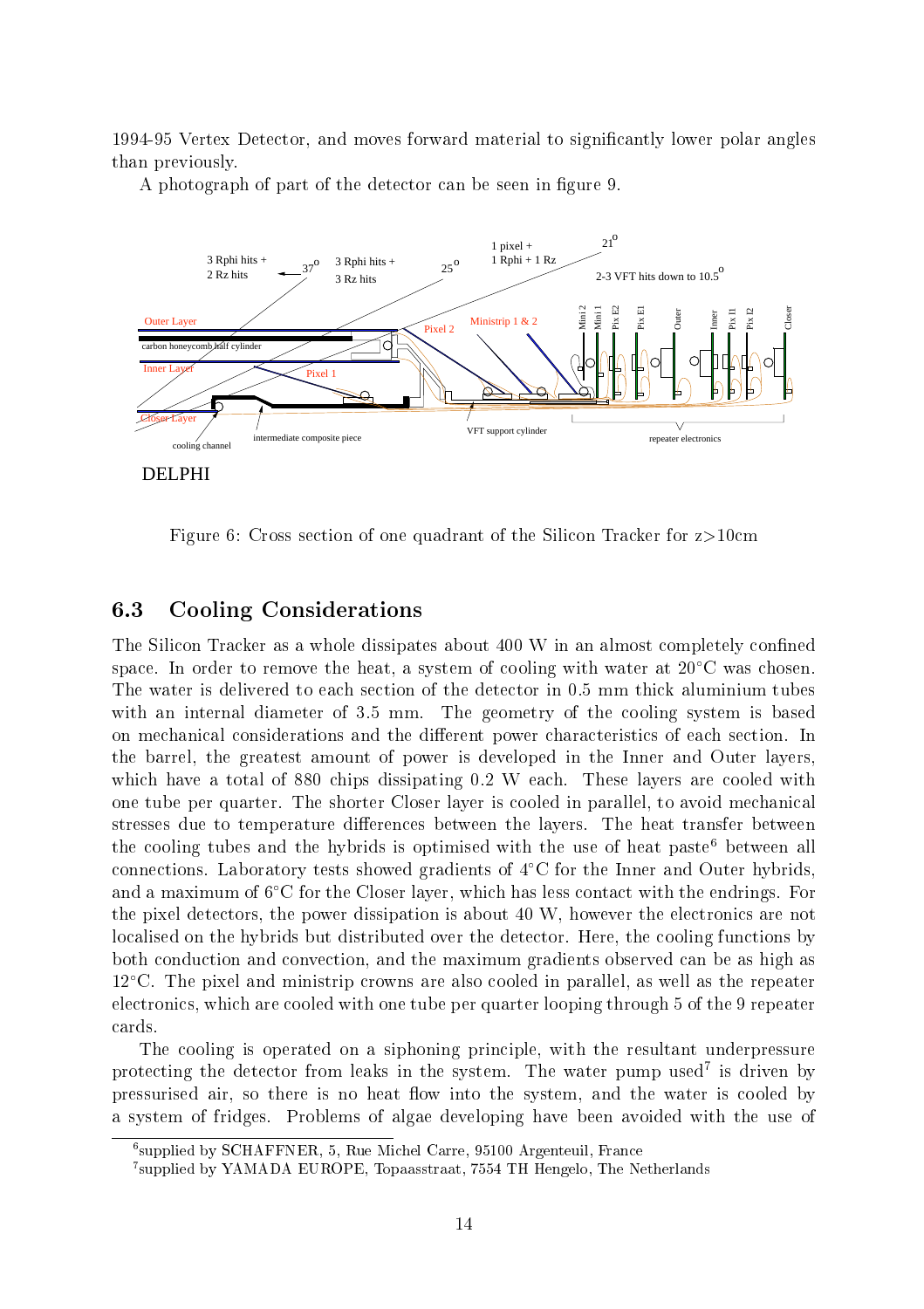

Figure 7: Cross section of the Silicon Tracker showing the aluminium support rings of the Closer, Inner and Outer layers with the shape of the modules including the hybrids overlaid. There is a high degree of overlap in all layers, particularly the Closer layer which has roughly 15% overlap. The Inner layer has 20 modules only, as these modules come from the Outer layer of the 1994-95 Vertex Detector and previously formed a ring of 24 modules at higher radius. Spacers are screwed onto the Outer module hybrids to support the cover, which is made from 900  $\mu$ m thick woven glass fibre with epoxy. The interior cover is supported with screws in 6 Closer layer hybrids. It is made from 1 mm thick Rohacel foam, with a 30  $\mu$ m thick aluminium shield. The spheres used in the survey (see Section 7.3.1) are shown for the Closer and Inner layers. All spheres are removed before the installation into DELPHI. Note the overlaps between the top and bottom detectors, spanning the space where there is a gap in the support mechanics.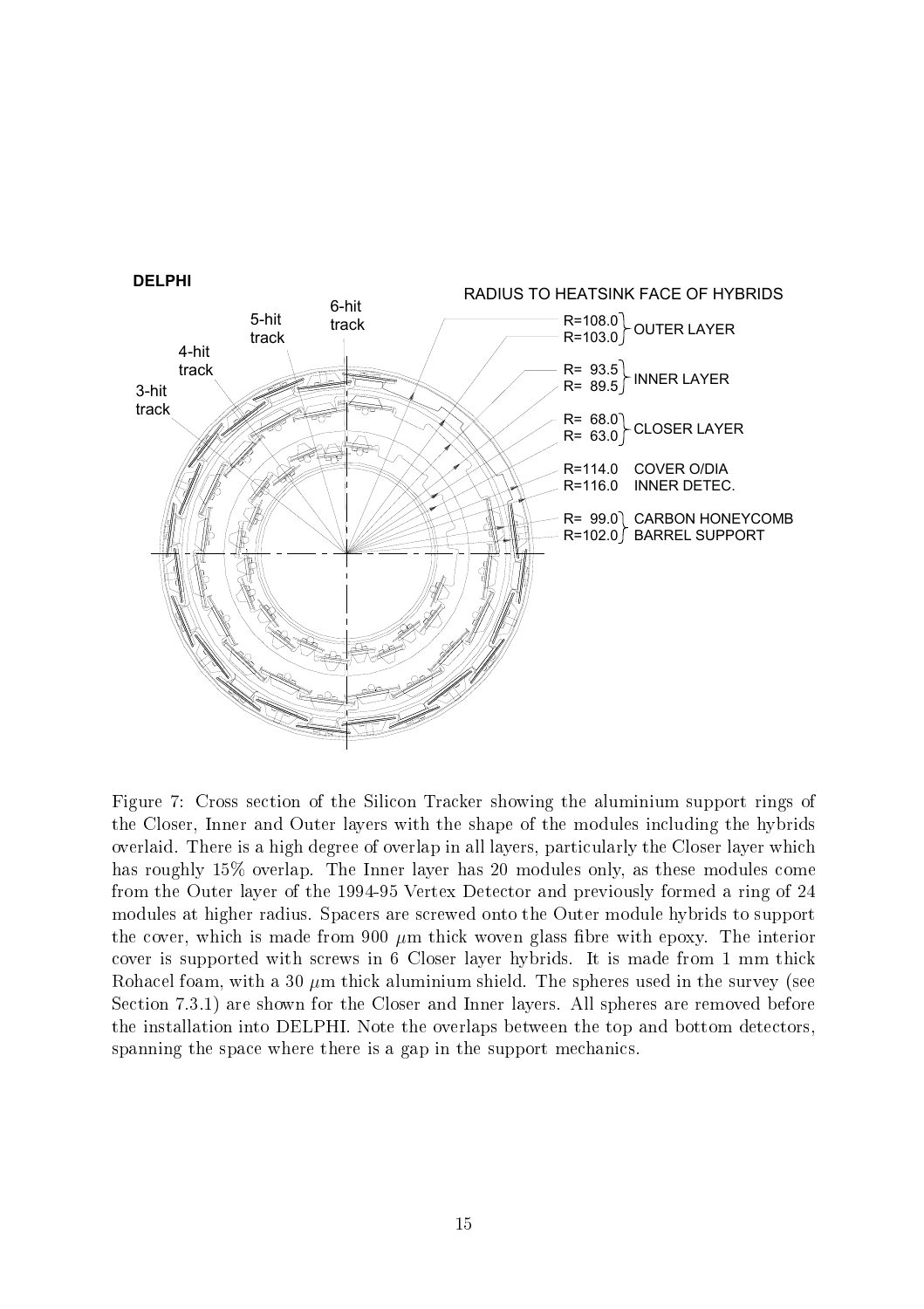

Figure 8: Material of the Silicon Tracker as traversed by particles at polar angles  $\theta$ . The most important term for the impact parameter distribution is represented by the dashed line, which shows the material just after the first measured point. The values at  $\theta = 90^{\circ}$ are  $0.4\%$ ,  $1.1\%$  and  $3.5\%$  for points after the beam pipe, the first measured point and the whole Silicon Tracker respectively.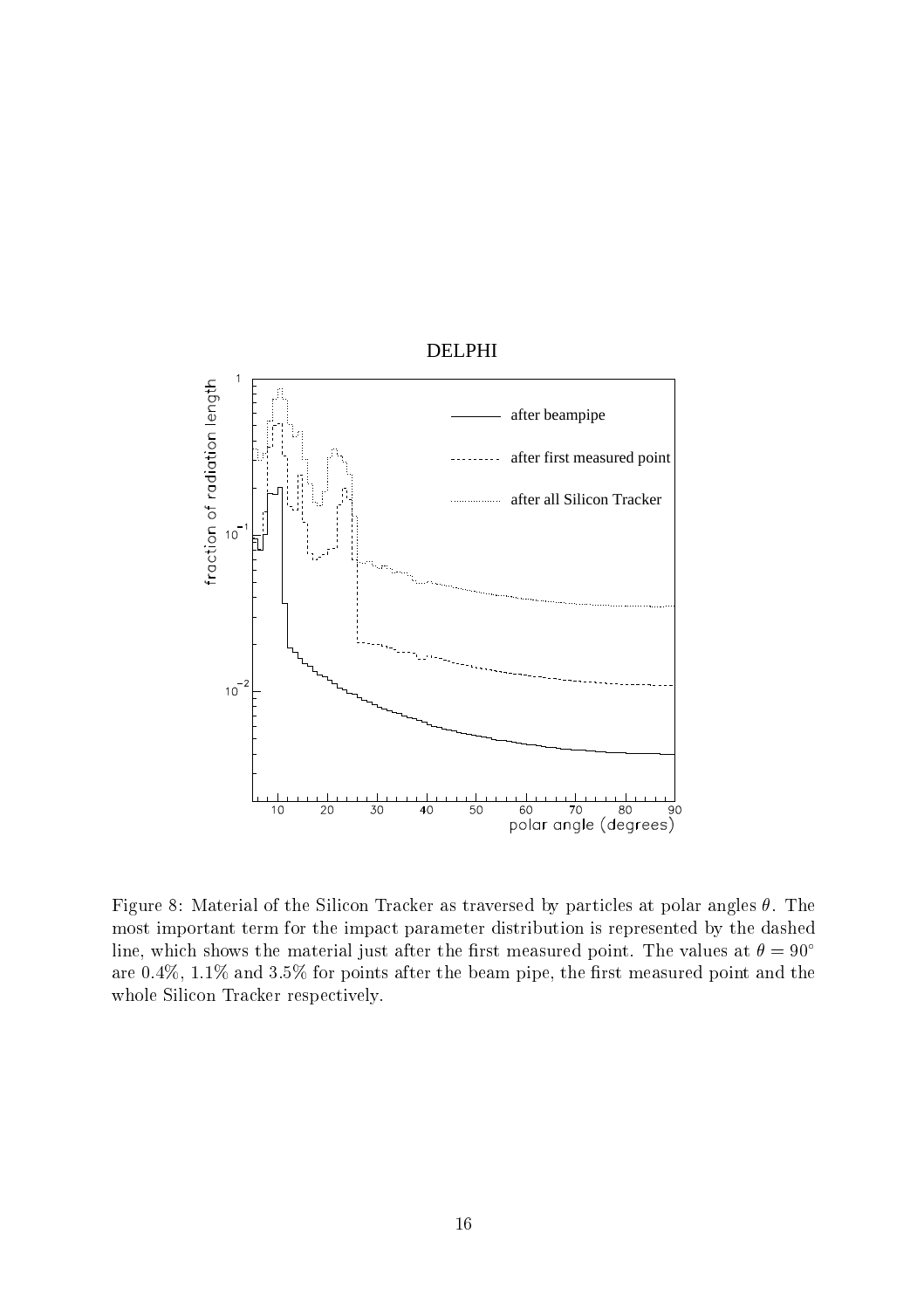

Figure 9: Photograph of part of the detector showing from left to right  $Rz$  detectors of the Outer layer with their hybrids, the second pixel layer, two ministrip layers and part of the repeater electronics.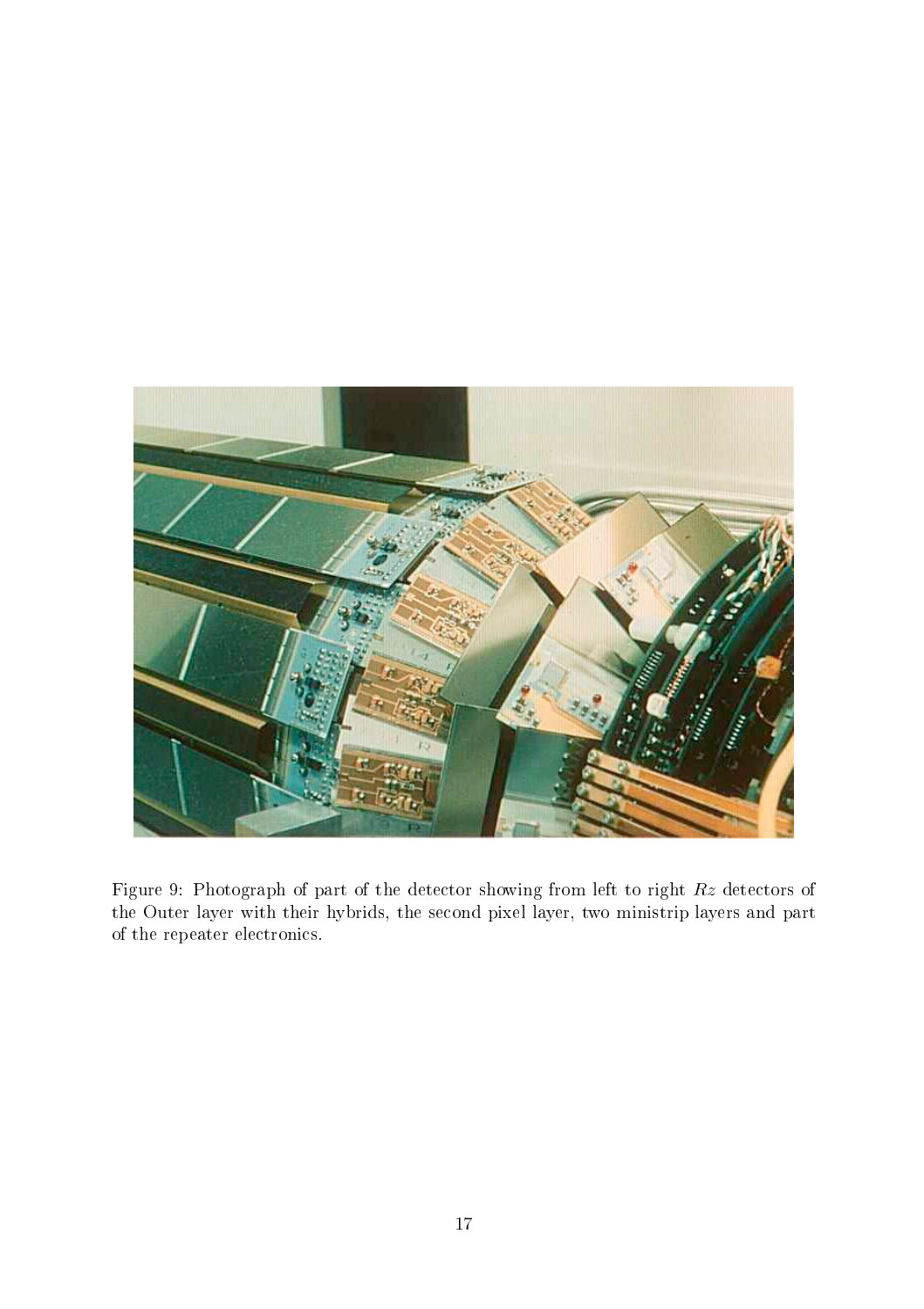Kemazur 16368 . The system has a total of 20 independent cooling tubes, and bifurcation of the tubes inside the detector is avoided, except for short sections in the VFT crowns. This means that sections can be operated independently, and allows for a total water flow of 16 l/min.

#### **Installation** 6.4

The detector is installed inside DELPHI with the beam pipe already in place. The weight of the detector is supported on carbon bre rails via two aluminium skates per half shell. The skates are 3 mm thick at the place where they pass between the barrel detectors and the second pixel layer, and widen to 8 mm at the foot. In the horizontal plane there are also side skate supports, made from 2 mm thick aluminum, with teflon coated heads, which rest on side rails. Extra skates support the repeater electronics. In order to pass the support ring of the beampipe the rails are pulled apart, separating the two halves. The halves must be reassembled before entering the centre of DELPHI, which limits the total length of the detector to 1050 mm. The detector is pulled into DELPHI with cords, and the two halves (each weighing around 3.5 kg) are brought together with a precision of 100  $\mu$ m using locating pins mounted in the aluminium endring of the barrel. A complete mockup of the centre of DELPHI was built and test installations performed with the true Silicon Tracker.

# 7 Detector Performance

# 7.1 Real Time Control of the Detector

## 7.1.1 Operational Control

Stable and safe operation is a critical issue for the running of the Silicon Tracker. There is an automated response to changes in the data taking conditions or possible misbehaviours of the detector, running within the framework of the general DELPHI slow controls system [22]. From the safety point of view the temperature of the detector is the most critical parameter. This is monitored with the use of 44 PT100 platinum thermometers , placed at the entry and exit of various parts of the cooling system. In the case of the pixels some are mounted on the detectors themselves. The temperature variations seen on the inlet and outlet of the cooling are between  $4^{\circ}$ C and  $7^{\circ}$ C and are stable to 0.1 $^{\circ}$ C. Thresholds are set both in software and hardware to check for failures in the cooling system. Other parameters, such as bias voltages and currents, low voltages to electronic drivers and ambient humidity, are also continuously recorded.

For the pixels a CAEN<sup>10</sup> controller supervises power supplies and threshold settings. A procedure was developed to detect and to react to an anomalous number of hit pixels, associated to either a high background or to a misbehaving chip. It is necessary to protect the detector against accidental very high occupancies because the power consumption of a cell connected to a hit pixel increases by a factor of about 10. If the required power exceeds the supply characteristics the detector may then trip off, leading to a jump in

<sup>8</sup>produced by Degremont-Erpac, 69263 LYON CEDEX 09, France

<sup>9</sup> from MINCO Products Inc., Minneapolis, Minnesota, USA

<sup>10</sup>Costruzioni Apparecchiature Elettroniche Nucleari S.p.A.,Via Vetraia, 11, I-55049 Viareggi, Italy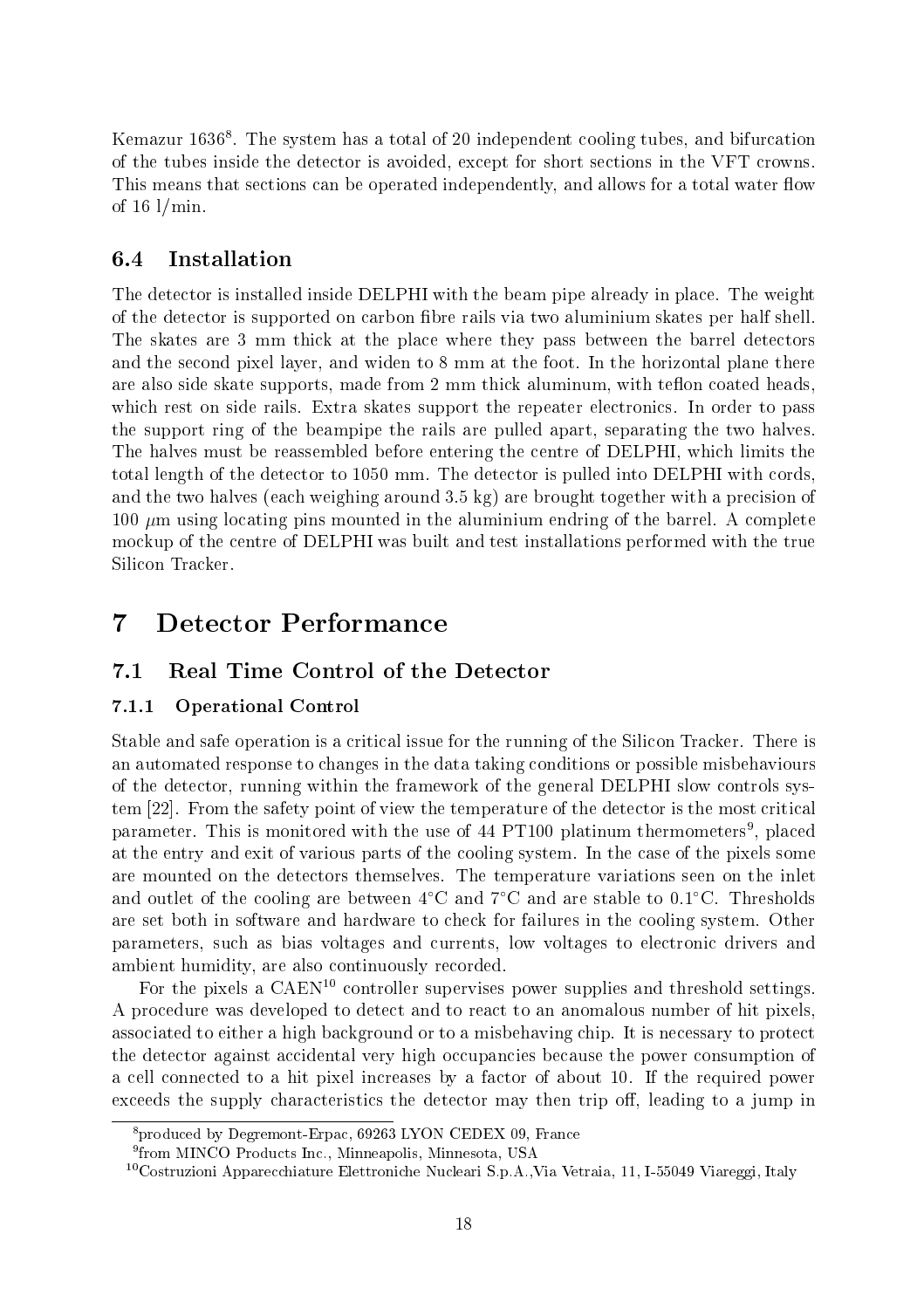temperature of around  $12^{\circ}$ C, affecting badly the detector stability. A typical situation where this can arise is during the LEP injection, when the occupancy can be up to more than 2 orders of magnitude greater than nominal. When the occupancies are abnormally high the crate processor supervising the data acquisition notifies the slow control system, which raises the thresholds [23]. In addition, for the special period of LEP injection when the backgrounds are expected to be high, the discriminator thresholds are always automatically raised.

### 7.1.2 Monitoring Data Quality

Online data quality checking is essential for commissioning the detector and for fast feedback during LEP physics conditions. The Silicon Tracker monitor program [24] reads the data stream of the entire detector, working within the environment of the DELPHI online monitoring system  $[25]$ . The routines can quickly detect dead, noisy or inefficient modules. A simplied track search has been implemented for the barrel detector. An online calculation of the residuals between tracks and hits gives information on the stability of the layers. For the pixel detector the occupancy of the modules supplies information on the threshold settings and the quality of the noisy pixel suppression mask.

Trace plots document the development of several quantities as a function of time. As an example, figure 10 shows residuals as measured online in 1996 for the Outer layer of the barrel detector. The LEP high energy periods at  $\sqrt{s} = 161$  GeV and 172 GeV can be distinguished, separated by the summer break to install further cavities in LEP.



Figure 10: Trace plot of online calculated track residuals in the Outer layer of the barrel detector.

#### $7.2$ Noise and Efficiency

### 7.2.1 Signal over Noise of Strip detectors

Figure 11 gives a summary of the most probable signal over noise (S/N) values for the minimum track length in the silicon shown as a function of the strip length seen by the amplifier. Due to the flipped modules on the Closer and the Inner layers one can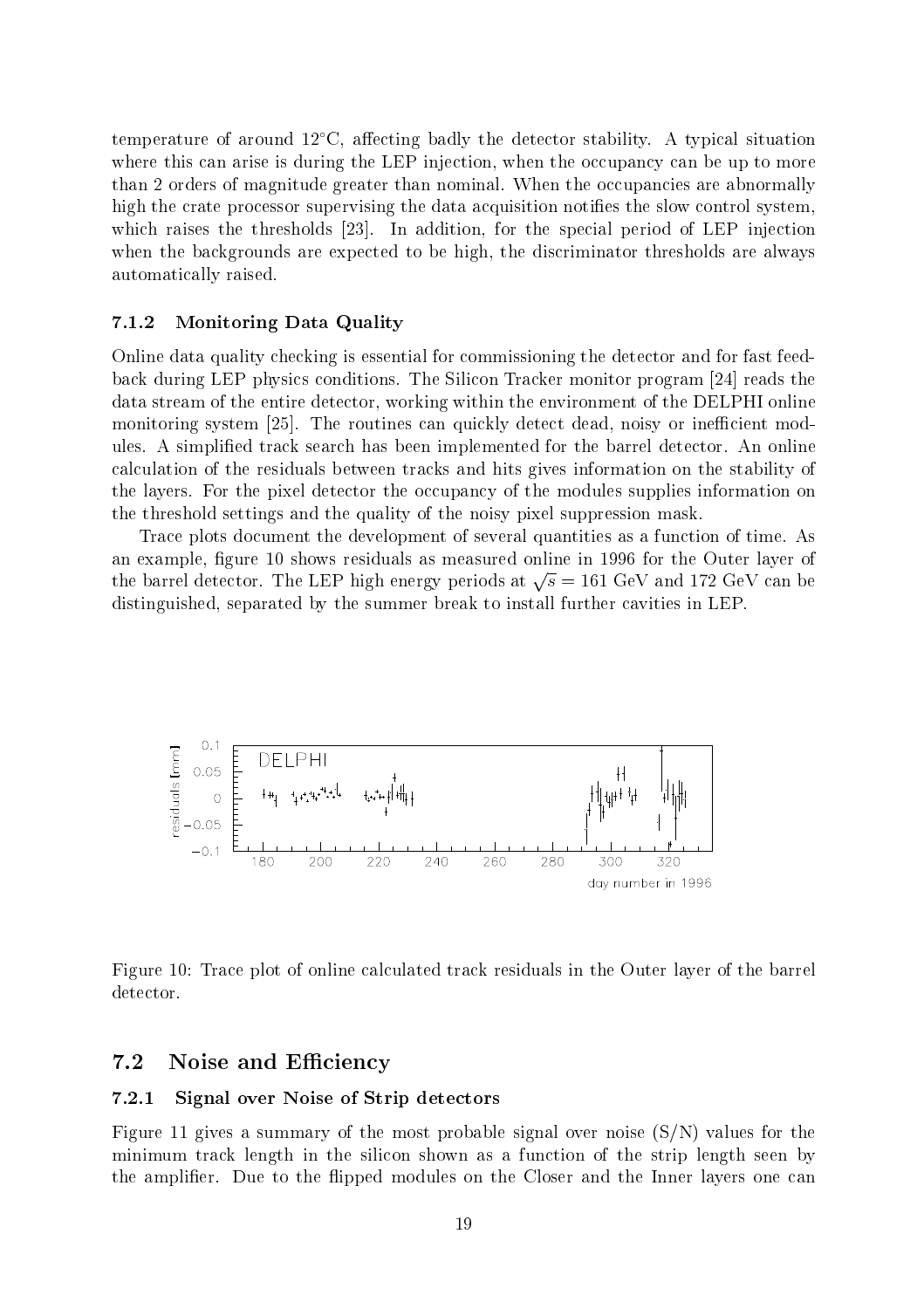distinguish, on each side of the module, between the  $R\phi$  and  $Rz$  signals. The highest S/N value is measured for the ministrip detectors, which have relatively short strips. Note that the strip length is only one of several sources of noise affecting the  $S/N$  level. Other sources could be inter-strip capacitances depending on the detector pitches, detector current, capacitances between metal layers for the double-metal layer detectors, noise from the voltage supply or charge loss effects from intermediate strips to the second metal layer. The noise performance of the detectors without n-side readout is well described by an offset and a linear capacitance dependence taking into account the length of the strips and routing lines. The additional n implants cause an extra noise contribution which dominates the other contributions (for other discussions see [9, 26]).



Figure 11: Signal over noise performance of the strip detectors. For each measurement the corresponding length of p and n strips connected to the amplier is shown, and it is indicated if a double-metal layer is used. The number shown is the most probable value of the S/N.

#### $7.2.2$ Pixel Noise

The threshold settings for the pixel detector are placed at a level where the expected sensitivity to charged particles is 99%. The level of systematically noisy pixels for this threshold setting is around  $0.3\%$ , as can be seen in figure 5. Most of the noisy pixels are removed by masking in the crate processor, and the remaining ones, defined as those which respond to more than  $1\%$  of triggers, are flagged and removed off-line. Figure 12 shows day by day the mean number of noisy pixels which were agged during the runs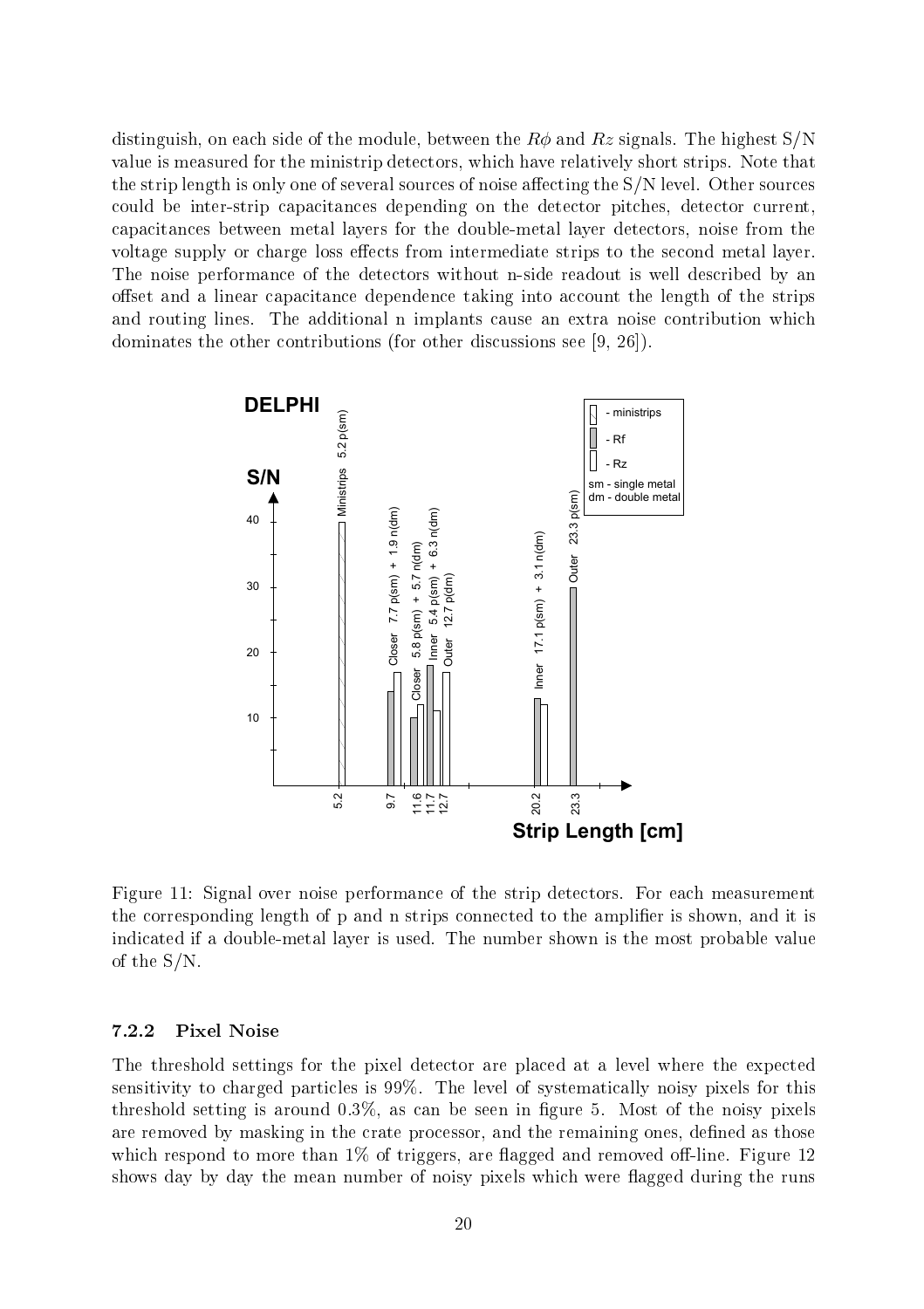at  $\sqrt{s} = 172$  GeV. With the suppression mask unchanged, their number rises slightly in time. On day 324 a new mask was applied.



Figure 12: Trace plot of the mean number of pixels flagged as being noisy in addition to those masked in the crate processor. They are removed from the data offline.

After the noisy pixel removal, the hits which remain originate from particles traversing the detector and from random noise. The number of pixel hits is shown in figure 13 for three classes of events. Hadronic events, where some tracks pass through the forward region, have a mean number of pixel hits of about 4.5. Background events, which are triggered events with no tracks pointing to the primary vertex, include beam gas interactions with large showers at small angle and result in a tail extending to very large numbers of hits. Such events become more prevalent at higher energies. A class of events was also selected with just two charged tracks reconstructed in the barrel. These events should produce no physics background in the forward region, and the mean number of pixel hits places an upper estimate on the random noise of 0.5 ppm.

### 7.2.3 Efficiency

The efficiency of the barrel part was studied using good quality tracks from hadronic events. The tracks were required to have a minimum momentum of  $1 \text{ GeV}/c$ , be reconstructed with a minimum number of track elements from other detectors, and lie within the polar angle range  $27 < b < 135$  . Tracks with a hit in two layers were taken and extrapolated to the third layer, where a hit was searched for. An identical analysis was performed on a Monte Carlo sample simulated with a fully efficient Silicon Tracker, and all results were normalised to this. Excluding dead and noisy detectors, the chance of finding the  $R\phi$  hit associated with a track for the 1996 data was found to be 93.5%, 98% and 99% for the Closer, Inner and Outer layers respectively, and 99.4% of tracks have at least two associated  $R\phi$  hits. The problematic detectors made up a total of 10%, 2% and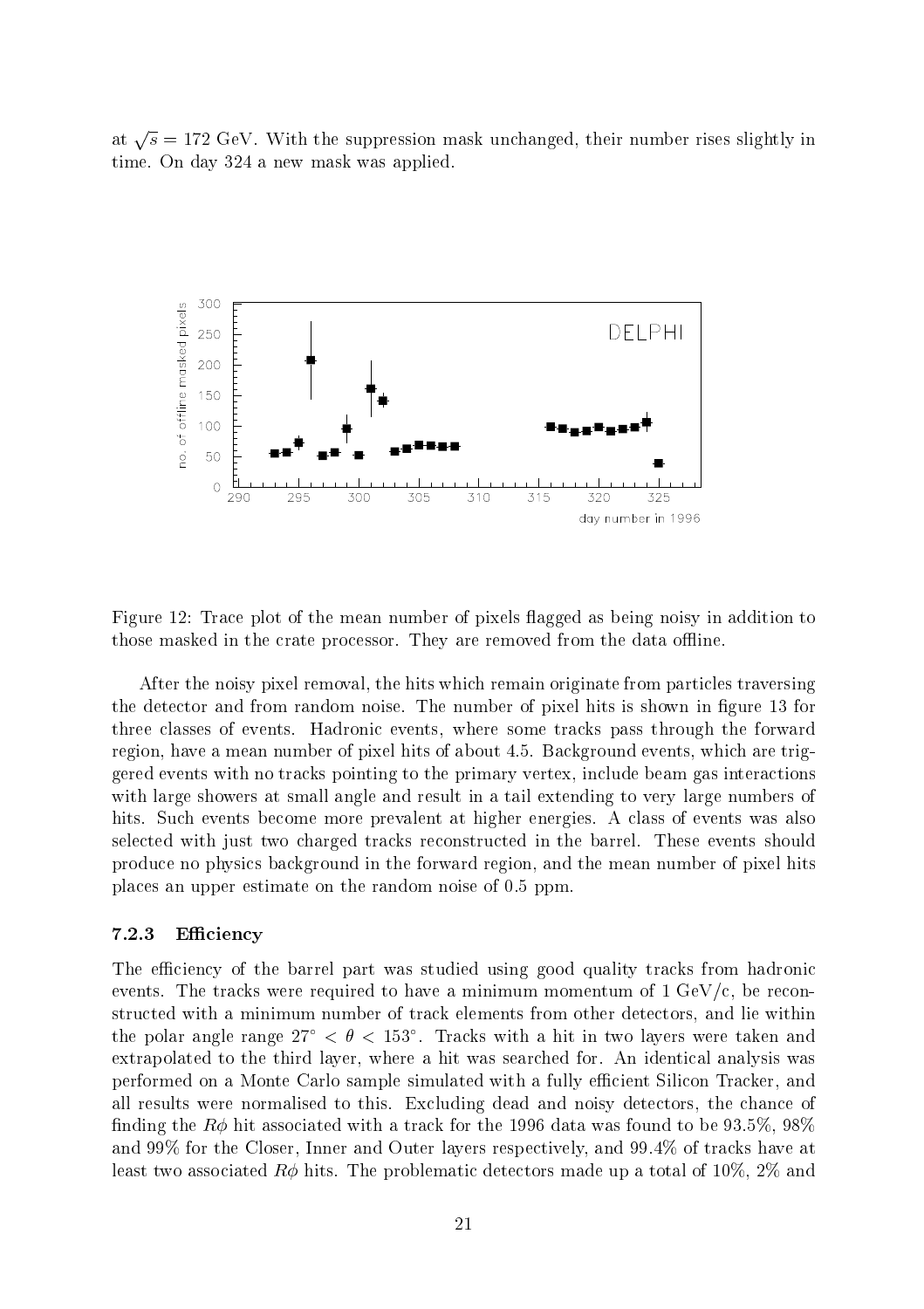

Figure 13: Mean number of pixels per event for hadronic events, background events, and events with two charged tracks only in the barrel. The data are taken from the 1997  $Z^{\circ}$ running period. The normalisation is arbitrary.

 $2\%$  in the three layers, and had a lower average efficiency of around 60%. The probability of finding the z hit associated with a track which has an  $R\phi$  hit associated in the same layer was found to be 96% for the Closer layer and 98% for the Outer layer.

The efficiency of the pixels was studied using tracks which pass through a region where neighbouring plaquettes overlap and have at least one hit in a silicon layer other than the one being studied. If a track registers a hit in one plaquette, a second hit is searched for around a  $3\sigma$  window in the neighbouring plaquette. Figure 14a shows the average efficiency measured in each pixel crown using this technique. It was possible to measure the efficiency for 130 plaquettes. Of the remaining plaquettes, 16 were dead or partially dead, and the remaining 6 were overlapping with bad detectors or did not have a good enough alignment. The average efficiency excluding bad plaquettes was 96.6%.

The efficiency for the ministrip part of the detector is determined using electrons from the dominant process of t-channel small angle Bhabha scattering. The electrons are required to be tagged by the shower signature in the forward electromagnetic calorimeter, and have at least one hit in a silicon layer other than the one being studied. A set of 18000 Bhabha events was selected for the analysis. When a track registers a hit in the overlap region between two plaquettes a hit was searched for in a  $3\sigma$  window in the neighbouring plaquette. The results of this measurement are shown in figure 14b where the efficiency based on 90 ministrip plaquettes is shown for each ministrip crown. An average efficiency of  $98.5\%$  was measured. The remaining 6 dead plaquettes were excluded from the measurement.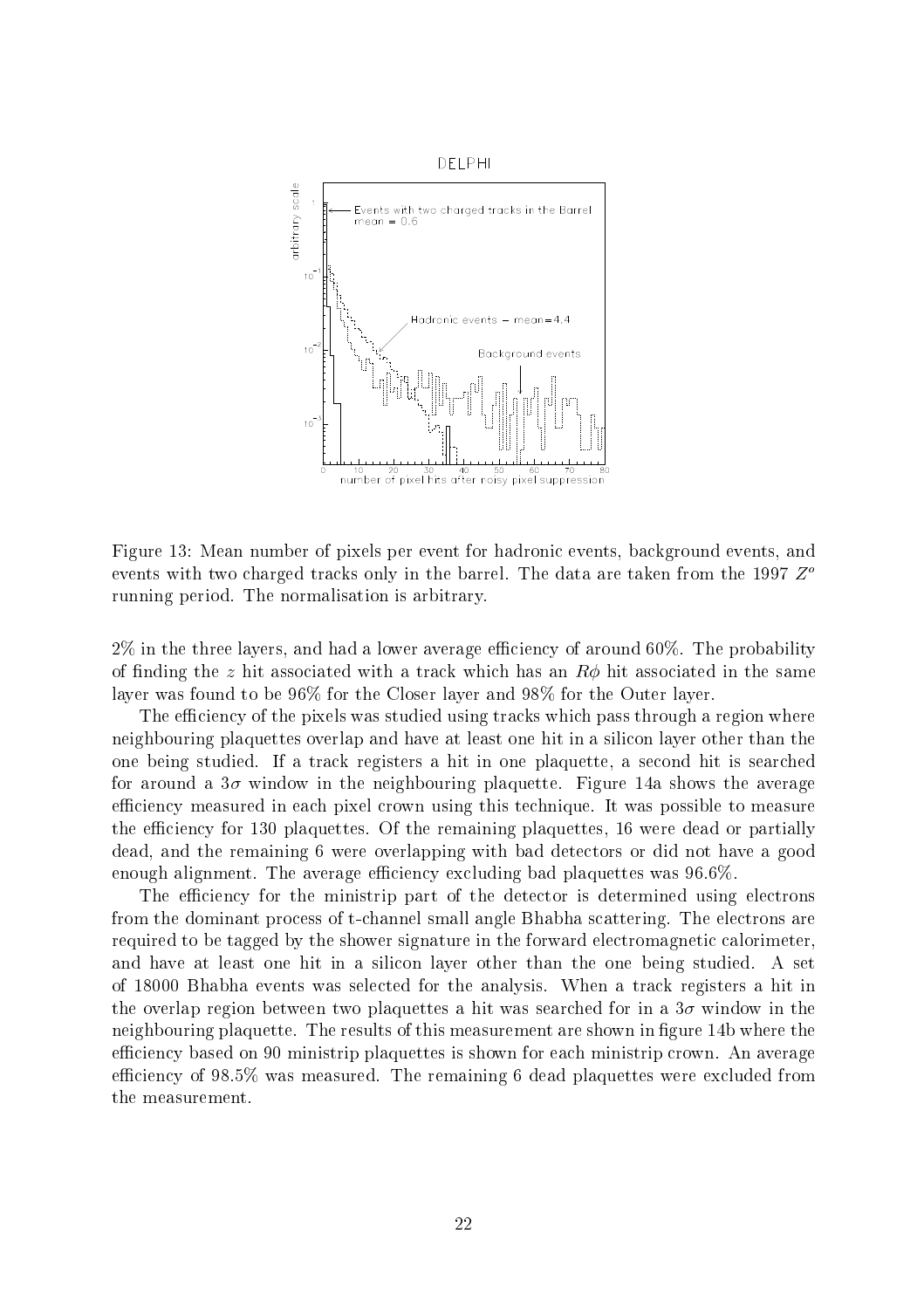

Figure 14: Efficiency for the pixel and ministrip crowns as measured in the 1997 data using tracks (see text). The average quoted efficiencies do not take into account dead modules.

## 7.3 Alignment

The Silicon Tracker is the basis of alignment in DELPHI. To avoid propagation of errors from the other tracking detectors, the only measurement taken from outside the Silicon Tracker when performing the alignment is the momentum of the tracks.

The alignment of the full Silicon Tracker is performed in four steps.

The first one consists of an optical and mechanical survey of the individual components and of the whole structure of each half-shell. Being made before the installation inside DELPHI, the survey gives no information on the relative position of the two half-shells. Also the geometry of either half-shell after installation might slightly differ from the results of the survey, due to possible deformations of the mechanical structure.

The second step uses cosmic tracks to commission the detector before the start of LEP running and to make a rough prealignment of the two half-shells with respect to each other and to the other tracking detectors of DELPHI.

The last two steps, final alignment of the barrel and of the VFT, uses tracks from  $e^+e^-$  collisions, to perform 4 tasks: parametrisation and correction of the mechanical  $\,$ deformations, refinement of the survey for each half-shell, relative alignment of the two half-shells and external alignment of the whole Silicon Tracker. The alignment procedure for the the barrel is similar to that used for the 1994-95 Vertex Detector, which has been described in detail elsewhere [27].

### 7.3.1 Survey of the Silicon Tracker

The survey stage [28] is different for the different detector components and it requires both optical and mechanical measurements. Barrel and ministrip modules are individually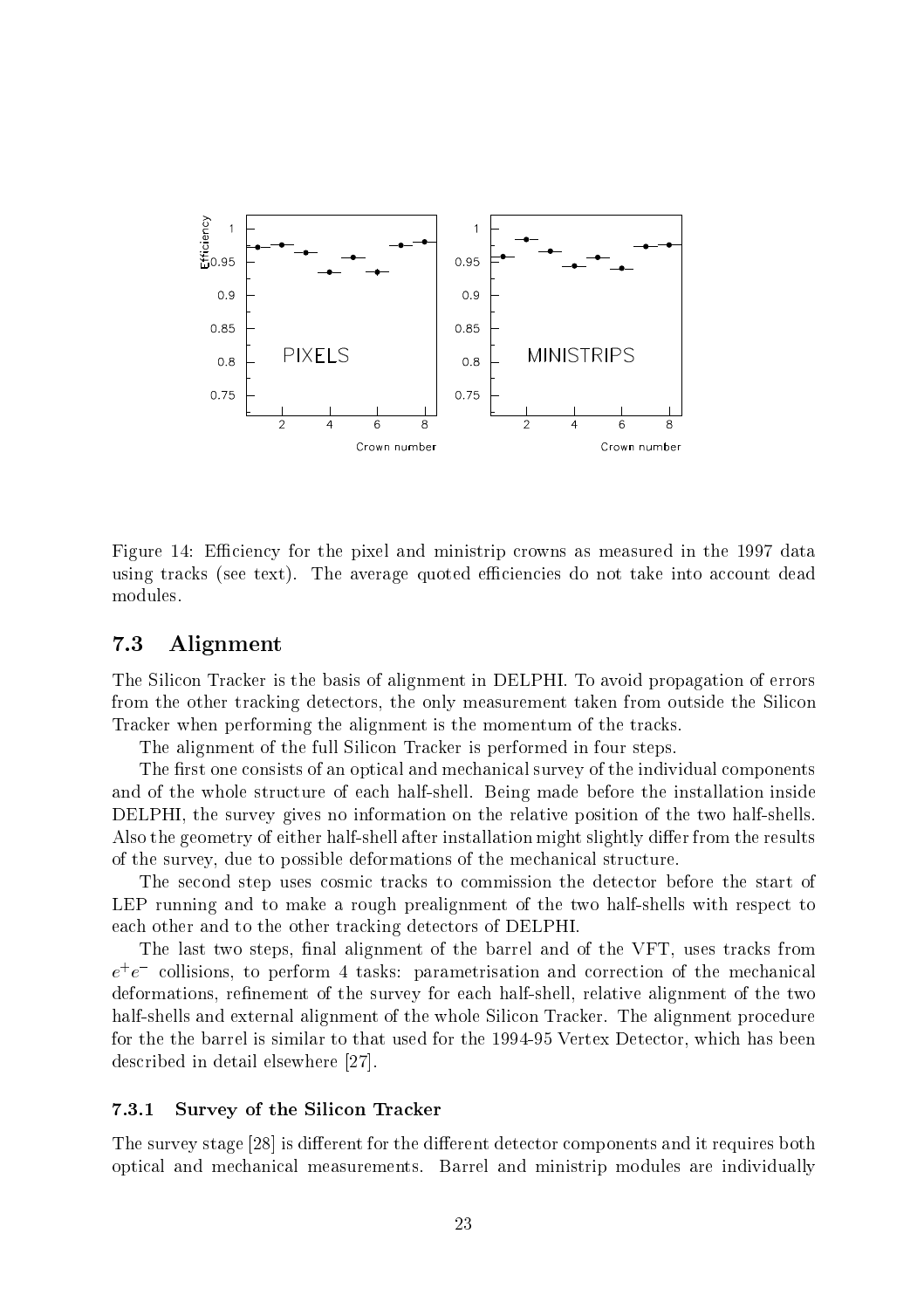measured by a camera<sup>11</sup> mounted on the same 3D machine<sup>12</sup> used for the mechanical survey. This measurement provides the position of all strips on either side of a module with respect to high precision reference spheres fitted onto the hybrids.

After assembling all modules into half-shells and half crowns, a 3D survey of detector layers and reference spheres is made with a high precision touching probe system, which provides the relative positions of all modules within one substructure.

The pixel detectors are surveyed in two steps. After the chips are bump-bonded and the ceramic support is glued to the detector, the two-dimensional position of the external detector corners and the ceramic are determined with a microscope with respect to pads close to the detector corners. These pads have a well known position on the detector mask and define the position of the pixel array. They are chosen as a reference as they remain visible during the assembly. The kapton cables are then attached and the tested module mounted on the support. Its position, given by the location of the two corners plus the measurement of the module's plane, is related to that of three spheres mounted on the support. After all modules are mounted, the VFT crowns are joined to the barrel support and the positions of the spheres with respect to the barrel are measured.

The intrinsic accuracy of the survey is below 10  $\mu$ m, but the overall precision of the description of the actual detector in DELPHI is limited by deformations which occur after the survey. The main kinds of coherent deformations which can be expected are:

- $\bullet$  There may be a twist of the barrel around the z axis or a tilt of the barrel endrings which maintains them parallel to each other (as the distance between the endrings is fixed by the module length). The effect of such distortions on the  $VFT$  crowns is illustrated in figure 15.
- The pixel detectors are mechanically bound to the support at one end only, and experiencing the pressure of the kapton cable may bend in polar angle. This can affect the local  $z$  coordinate by up to a few hundred microns.
- The modules in the barrel may develop a bowing relative to the survey. The effect is small for the Closer layer but its amplitude might be as large as large as 150  $\mu$ m in the middle of a module of the Inner or Outer layer. This effect is related to stress during installation and to variations in humidity.

The study of the actual distortions of the Silicon Tracker structure after installation into DELPHI is performed with reconstructed tracks as described in the next sections.

## 7.3.2 Alignment of the Barrel

The Barrel alignment procedure uses three following classes of tracks:  $e^+e^-\to u^+\bar u$ events at the  $Z^0$  pole, tracks passing through the the overlap regions of two adjacent modules and tracks passing through only one module of each layer. The only information taken from the other tracking detectors of DELPHI is the track momentum.

The survey is used as a starting point, and before the alignment begins, the following effects are parametrised and corrected for:

<sup>11</sup>Mondo Machine Developments Ltd., Leicester, UK.

<sup>12</sup>POLI S.p.A., Varallo Sesia, Italy.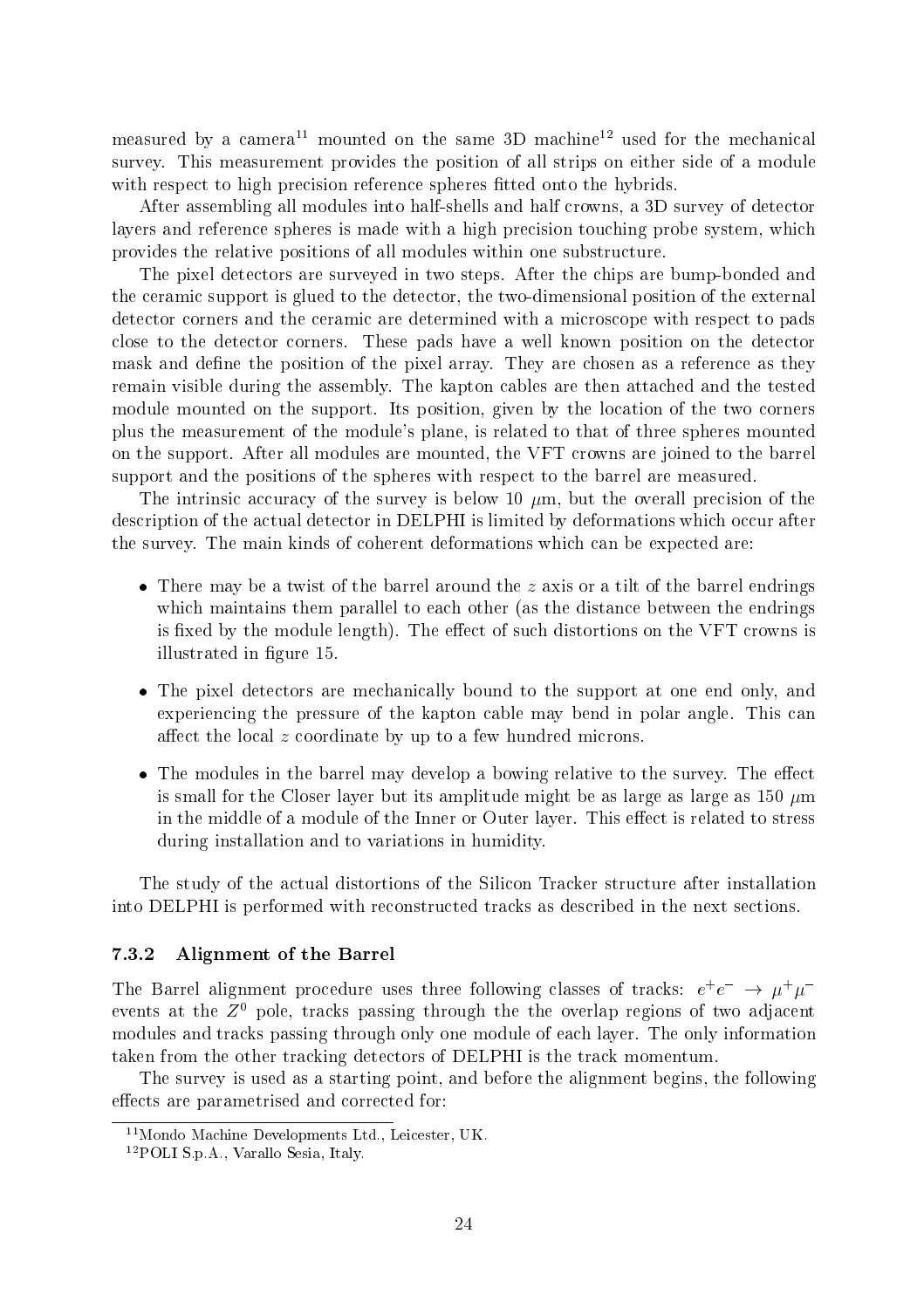

Figure 15: Differences between the survey and the final VFT alignment for the fully equipped quarter of 1996; the biggest movements found are a torsion of the structure, visible as an  $R\phi$  shift dependent on the z of the layers, and a rotation of the crowns about the vertical axis, which shows up as a systematic dependence of the translation in <sup>z</sup> on the position of the module.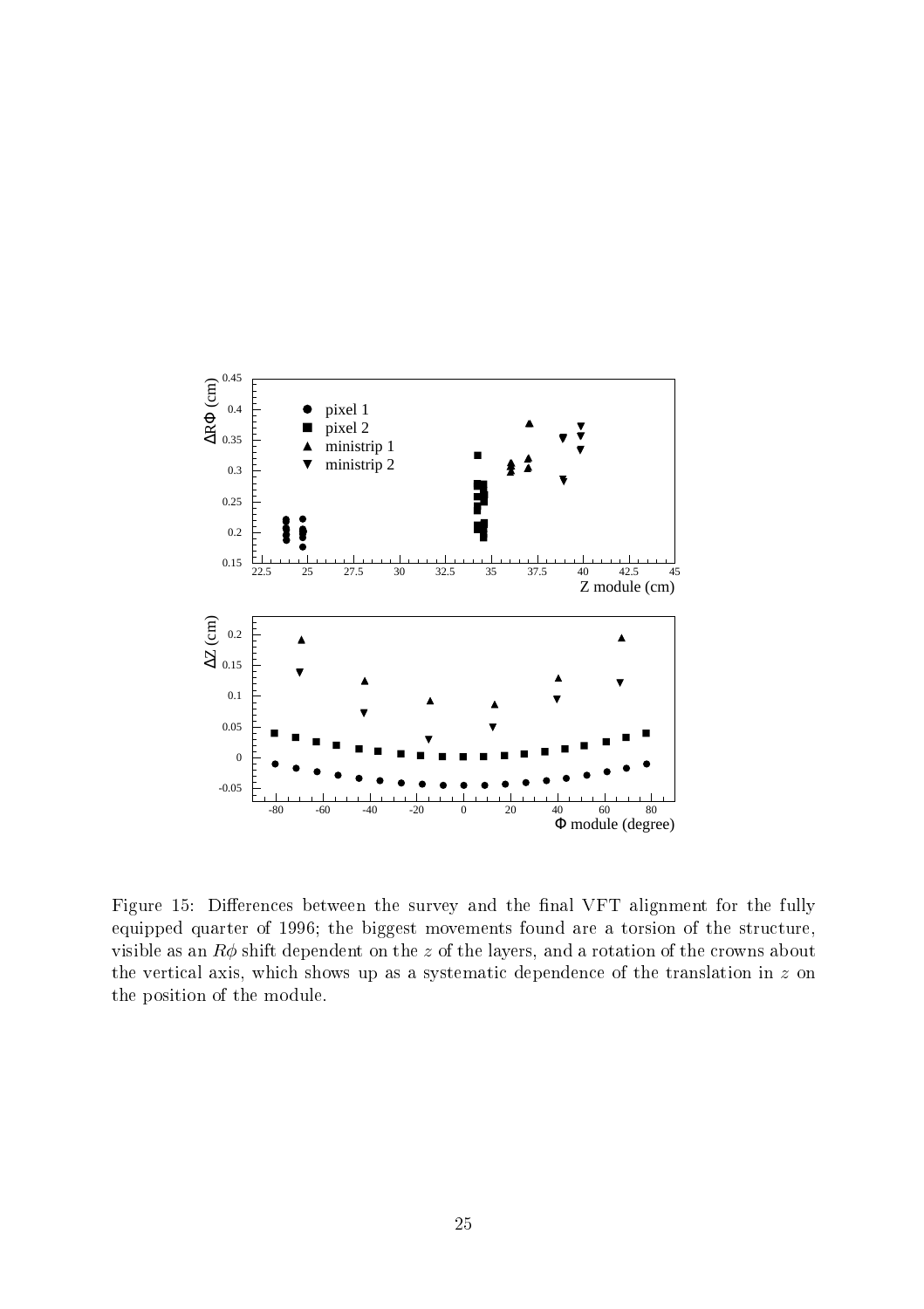- It appears that the barycentre of the holes (and electrons) created by a particle crossing a detector and collected by the implant lines does not correspond exactly to the mid-plane of the detector, but are shifted towards the p-side by  $10{-}20 \mu m$ . This effect was first established with data from the 1994-95 Vertex Detector [27, 29].
- The shape and amplitude of the bowing mentioned in section 7.3.1 is parametrised using overlap residuals.
- A possible time or fill dependent acolinearity and momentum imbalance of the LEP beams affects the trajectories of the muon pairs at the  $Z^0$  pole used for alignment. Both effects are measured by the LEP machine group.

The alignment procedure then uses tracks through overlaps to align the Outer layer, muon pair tracks to align the Closer layer with respect to the Outer layer, and finally the Inner layer is aligned with respect to the other two layers. The actual procedure deals with 408 degrees of freedom and consists of a complex sequence of elementary steps repeated iteratively [27].

At LEP2 the integrated luminosity delivered at the  $Z<sup>0</sup>$  peak is a factor of 50 below that of previous years, resulting in a limited number of muon pairs useful for alignment. The performance of the alignment procedure is hence statistically limited for the impact parameter resolution atlarge momenta. However in the momentum interval relevant for b hadron decay products the energy is negligible. The lack of dimitially of older is particle. compensated with the use of cosmic tracks.

As an illustration of what is gained by the internal alignment together with the correction of elastic deformations, figure 16 displays the distribution of the residuals between the two hits of a track passing through the overlap of two adjacent modules, before and after internal alignment, for  $R\phi$  hits and for  $Rz$  hits.

## 7.3.3 VFT Alignment

The VFT alignment procedure uses track elements already reconstructed with the use of the other tracking detectors. The procedure optimises the VFT module positions by minimising the  $\chi^2$  of tracks refitted over all track elements. The weight of the track in the t depends on the polar angle and the combination of tracking detectors contributing to the track. In addition, the intrinsic VFT resolution and the constraints from overlapping modules are exploited. The global parameters at the level of each quadrant are determined first, then the individual plaquette parameters are fitted, allowing 6 degrees of freedom per plaquette. The overlap between the first pixel layer and the Barrel Inner layer at  $20^{\circ} < \theta < 25^{\circ}$  provides the link between the Barrel and the VFT global alignment.

## 7.4 Alignment Performance

In the barrel, the precision of the alignment can be checked using residuals between overlapping modules, track hit residuals, and impact parameter distributions. The best hit precisions are found in the Outer layer, as these are used as constraints in the alignment procedure. The distributions are shown in figure 17 for the  $R\phi$  and  $Rz$  projections. Taking the appropriate geometrical factor into account, the hit precision found is 9  $\mu$ m in the R pro jection and 11 m for perpendicular tracks in the Rz pro jection. The Closer layer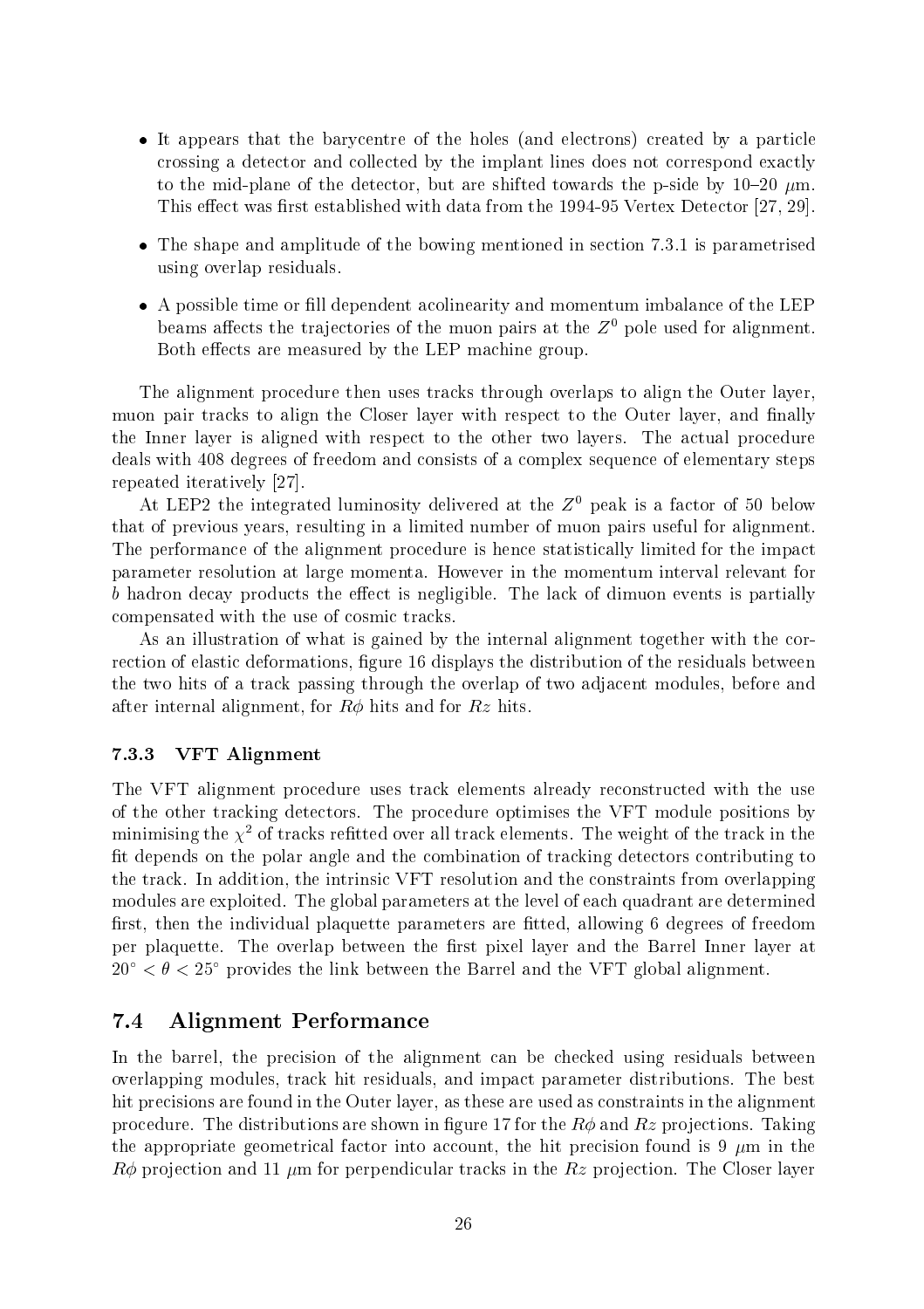

Figure 16: The residuals between two hits associated with tracks passing through the overlaps between modules.  $R\phi$  residuals (upper plots) and z residuals (lower plots) are shown for the detector positions obtained from the survey (left side) and given by the final alignment (right side).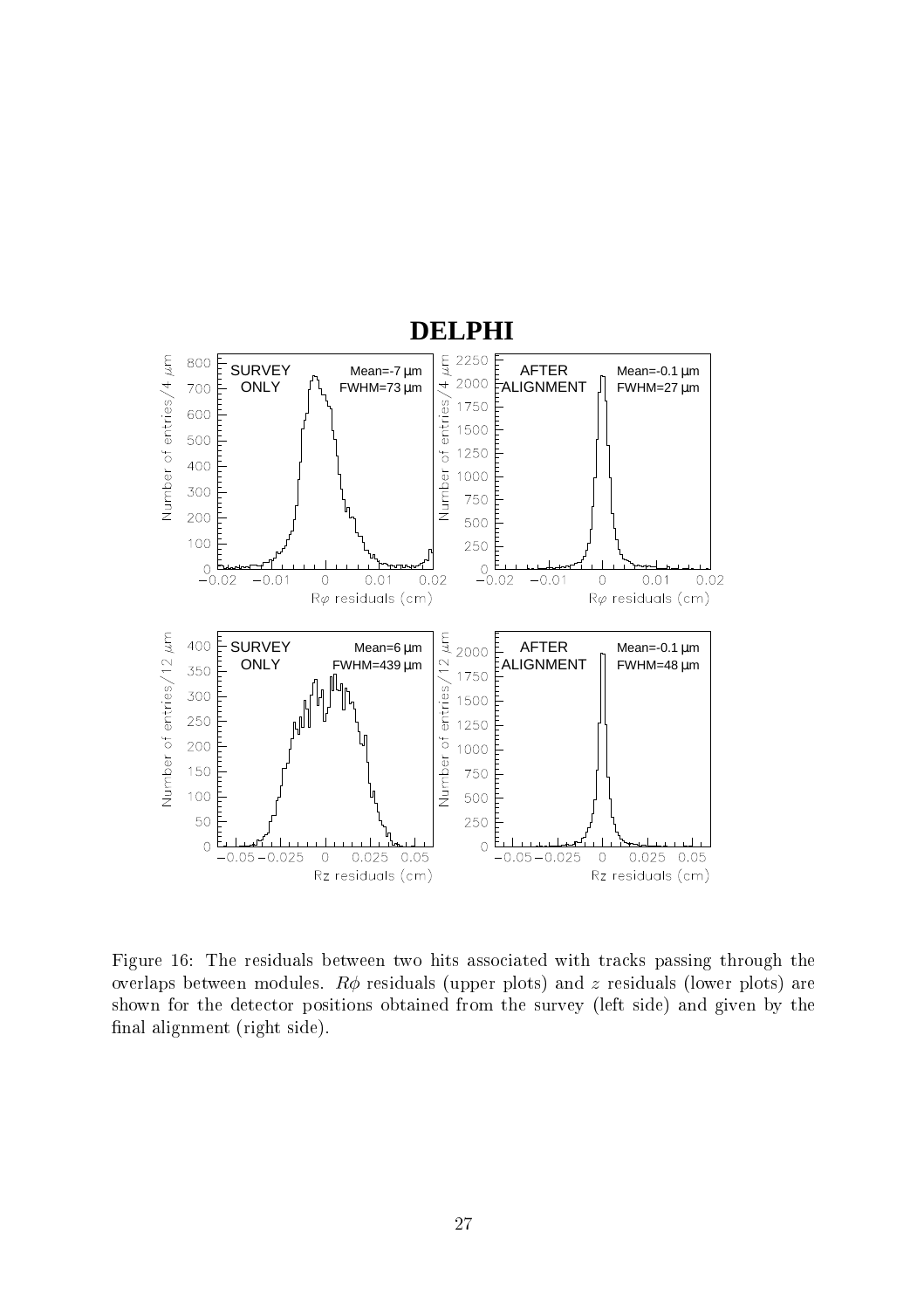shows similar distributions with a hit precision of 11  $\mu$ m in the  $R\phi$  plane and 14  $\mu$ m in Rz. The excess of these numbers over the Outer layer precision indicates the quality of the alignment. The Inner layer makes a less important contribution to the impact parameter resolution and is important mainly for pattern recognition and redundancy. In  $R\phi$  the hit precision in this layer is measured to be 13  $\mu$ m and in Rz, measured for polar angles below 37 $^{\circ}$  only, is 70  $\mu$ m in the detector plane.



Figure 17: Plots a) and b) show residuals in overlapping detectors of the Outer layer in the  $R\phi$  and  $Rz$  projections. The width must be divided by  $\sqrt{2}$  to obtain the single hit precision. Plot c) shows the  $Rz$  precision of hits in the Outer layer in the direction perpendicular to the track.

An independent check of the alignment is provided by the impact parameter resolutions, displayed in figure 18. The top plot shows the impact parameter in  $R\phi$  as a function of momentum, and is fitted with the function 28  $\mu$ m  $\oplus$  71/(p sin  $\overline{z}\theta$ )  $\mu$ m, where p is the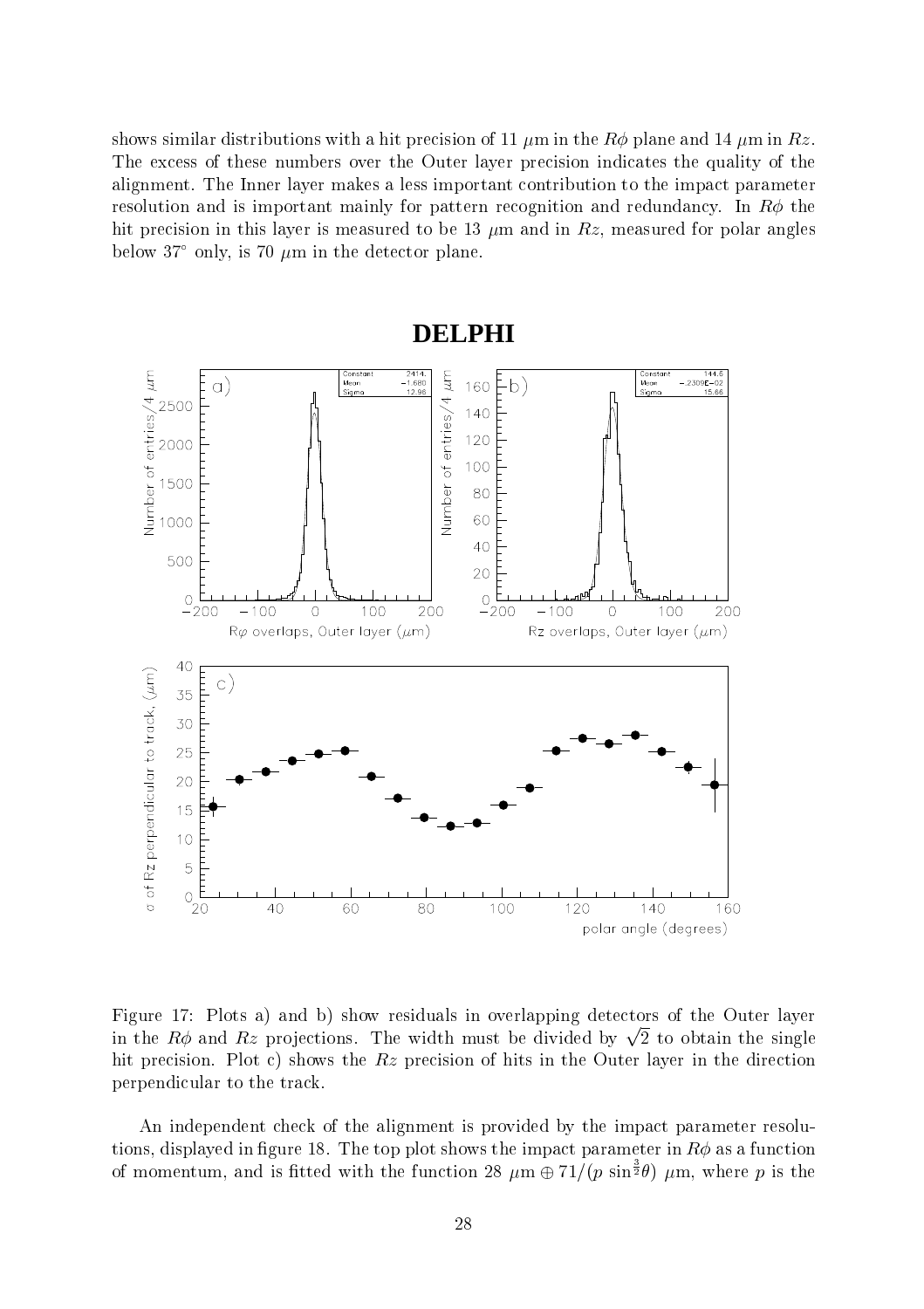track momentum in  $GeV/c$ . The bottom plot shows the impact parameter resolution in rate perpendicular tracks and in the function of the function  $\sigma = p$  m  $\eta$  ,  $p$  ,  $p$  m  $\sigma$  and  $\sigma$  and  $\sigma$ these cases the first term is the asymptotic value and the second term contains the effects of multiple scattering. Taking into account the correct geometrical factors one estimates effective hit precisions of 8  $\mu$ m and 9  $\mu$ m in the two coordinates. Figure 18b combines tracks at all theta angles and fits the  $Rz$  impact parameter resolution with the function  $39 \mu m \oplus 75/(p \sin \overline{2}\theta) \mu m.$ 



Figure 18: Impact parameter resolutions as a function of momentum, for: a)  $R\phi$ , b)  $Rz$ (all tracks), and c)  $Rz$  (perpendicular tracks) projections.

The internal alignment of the VFT is also checked using tracks passing through overlapping detectors. For the pixels, the expected resolution depends on the cluster size, which is a function of the track incidence angle. Tracks from the primary vertex traverse the first and second pixel layer at incidence angles  $\psi$  in the polar direction of 57.5° and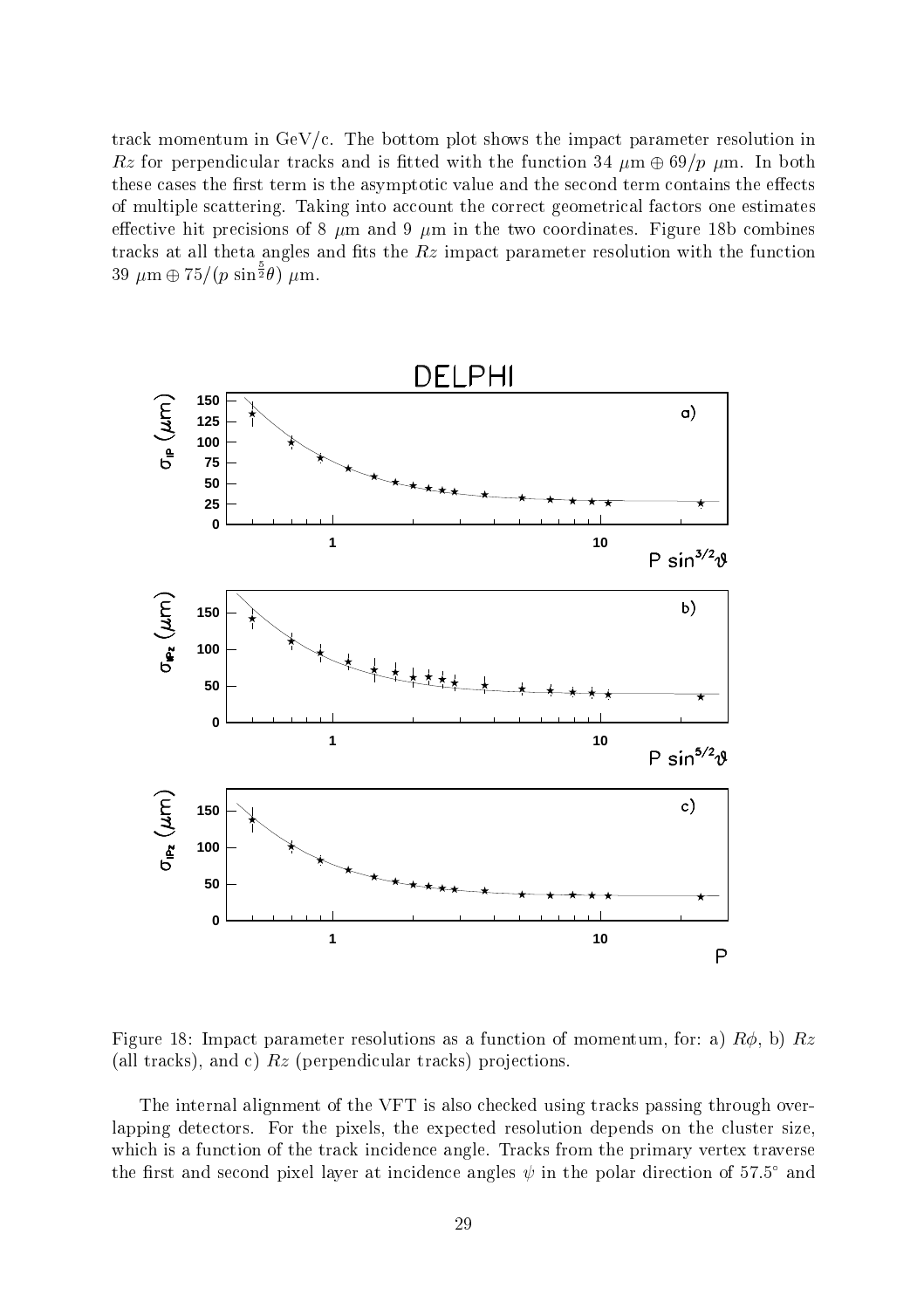40.5 respectively. The incidence angle in the  $R\phi$  direction is close to 90 . The majority of produced clusters are either single hits or double pixel hits split in the polar direction. Neglecting charge diffusion effects, the angular dependence of the single pixel hit rate is given to first order by the following equation:

$$
N = (1 - \frac{d}{\Delta}); \qquad d = w \times \tan\psi - \frac{t}{c} \times w \times \sin\psi \tag{1}
$$

where w is the thickness of the depletion layer,  $\Delta$  is the pixel pitch, c is the charge deposited by a minimum ionising particle and the parameter  $t$  is given by the detector threshold (about 10ke is used). Knowing this rate, a simple geometrical consideration of ionisation charge sharing in the pixel sensitive volume leads to the following expression for the expected detector resolution:

$$
\sigma^2(\psi) = \frac{1}{12} \frac{(d^3 + (\Delta - d)^3)}{\Delta} + \left(\frac{\kappa}{c} \times w \times \sin \psi\right)^2 \tag{2}
$$

Here  $\kappa$  is a parameter describing the effect of charge nuctuations (about  $\delta$ ke  $\,$  is used), the state state state state state state state state state state state state state state state state state state state stat and the other symbols are the same as in equation 1. The expected distributions are displayed in figure 19 as a function of  $\psi$ . The resolutions in the data are measured in the detector plane for the z-local (polar) direction and the x-local  $(R\phi)$  direction. The values extracted are overlaid on the prediction. For the x local points the incidence angle is the same for the pixel I and pixel II layers, and these points are shown together. The measured points are seen to be very close to those predicted by the simple model.

Figure 20 shows the residuals for the ministrip overlaps. The internal hit precision derived from this plot is 30–33  $\mu$ m, as expected from previous studies [26].

# 8 Physics Performance

### 8.1 Performance of b-tagging in 1996 Run

For the Barrel the b-tagging performance of the Silicon Tracker is important for physics analyses. Figure 21 shows the b-tagging efficiency [30] as a function of the polar angle of the event thrust axis. The full line is the performance of the 1994-95 Vertex Detector, which had a 3-layer coverage down to a polar angle of  $42^{\circ}$  and a Closer layer coverage down to 25 , and the points show the performance in 1996 of the new Silicon Tracker. It can be seen that the new extended barrel maintains the performance of the previous Vertex Detector in the central region, while there is a clear gain in the region between 25 and 42 .

One of the main physics goals of LEP2 is the Higgs search. A good efficiency for the signal and a good background rejection can be reached as shown in figure 22, where the efficiency for an event tag in the region  $|cos(\theta)| \leq 0.9$  is shown for ZH, hA, WW events and the QCD background.

## 8.2 Improvement of Tracking in the VFT Region

The tracking situation in the forward region is considerably different to the barrel part of the Silicon Tracker. A description of the DELPHI tracking detectors may be found in [3]. In the forward the TPC measures only short track elements of particles leaving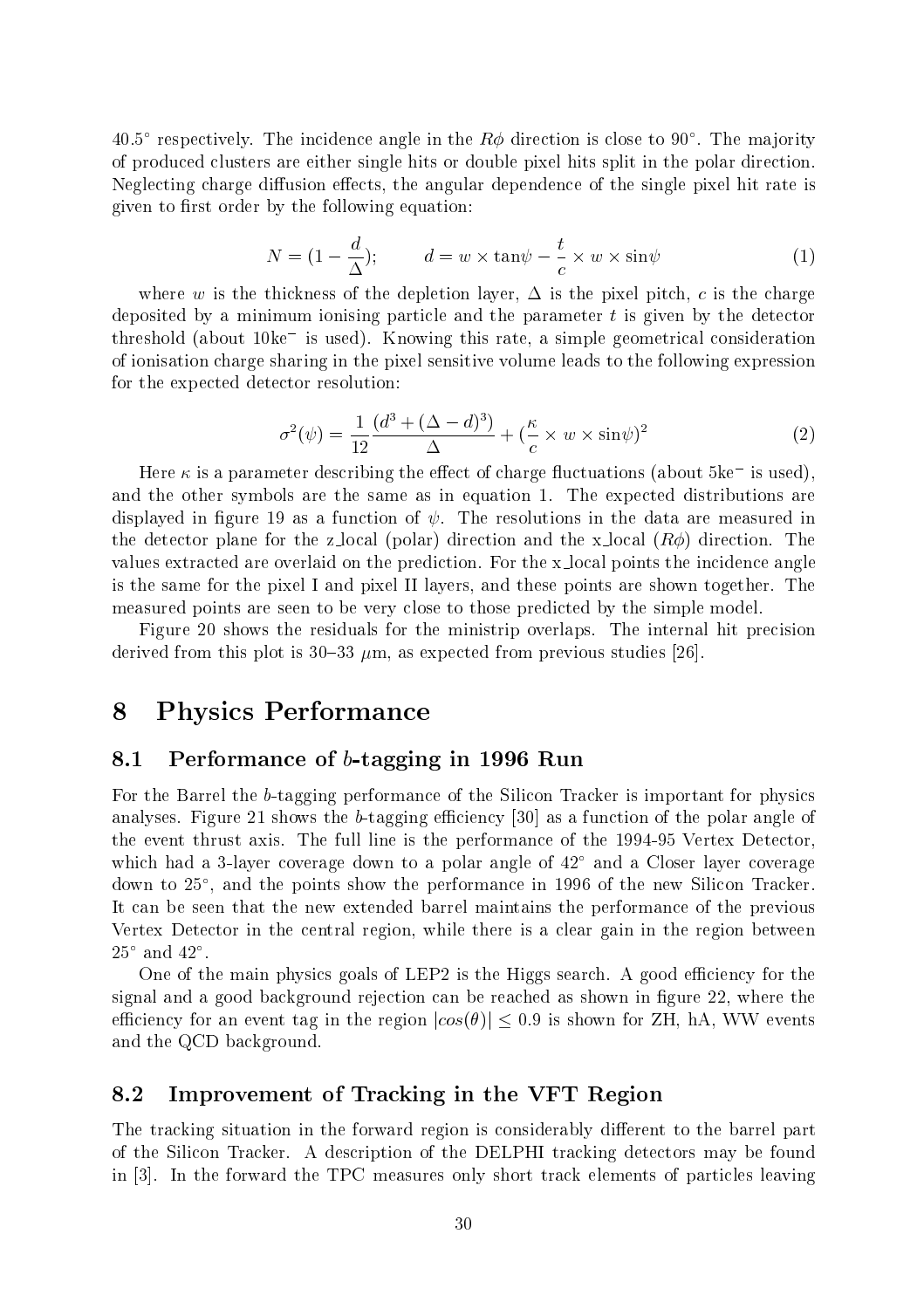

Figure 19: Resolution expected in the pixels as a function of track incidence angle (solid line) shown together with the values measured in the data.

31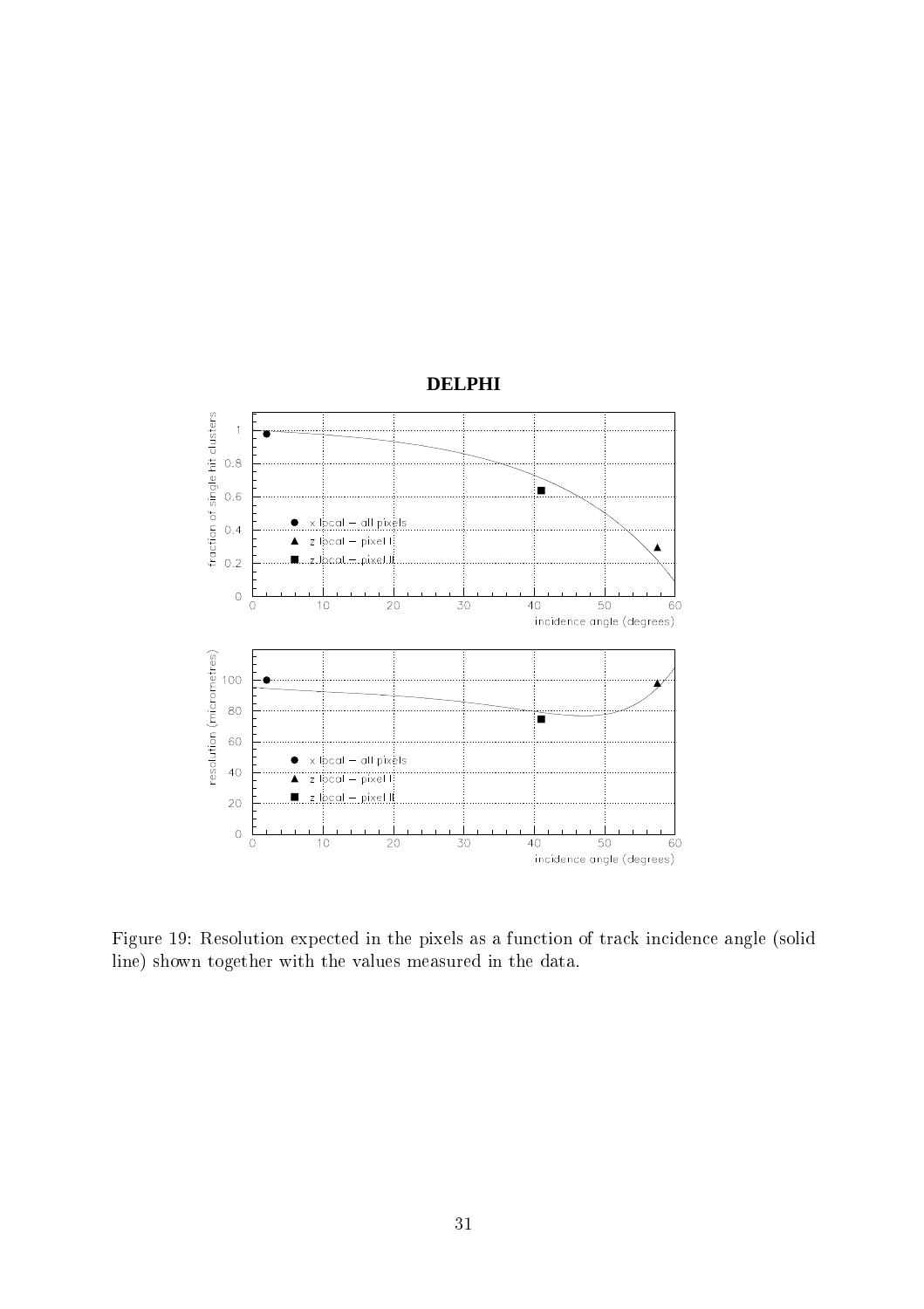

Figure 20: Local alignment residuals for ministrip modules. To derive the internal hit precision the widths must be divided by  $\sqrt{2}$ .



Figure 21: The efficiency versus  $cos(\theta_{Thr})$  for the new microvertex detector (points) and the previous shorter one (full line).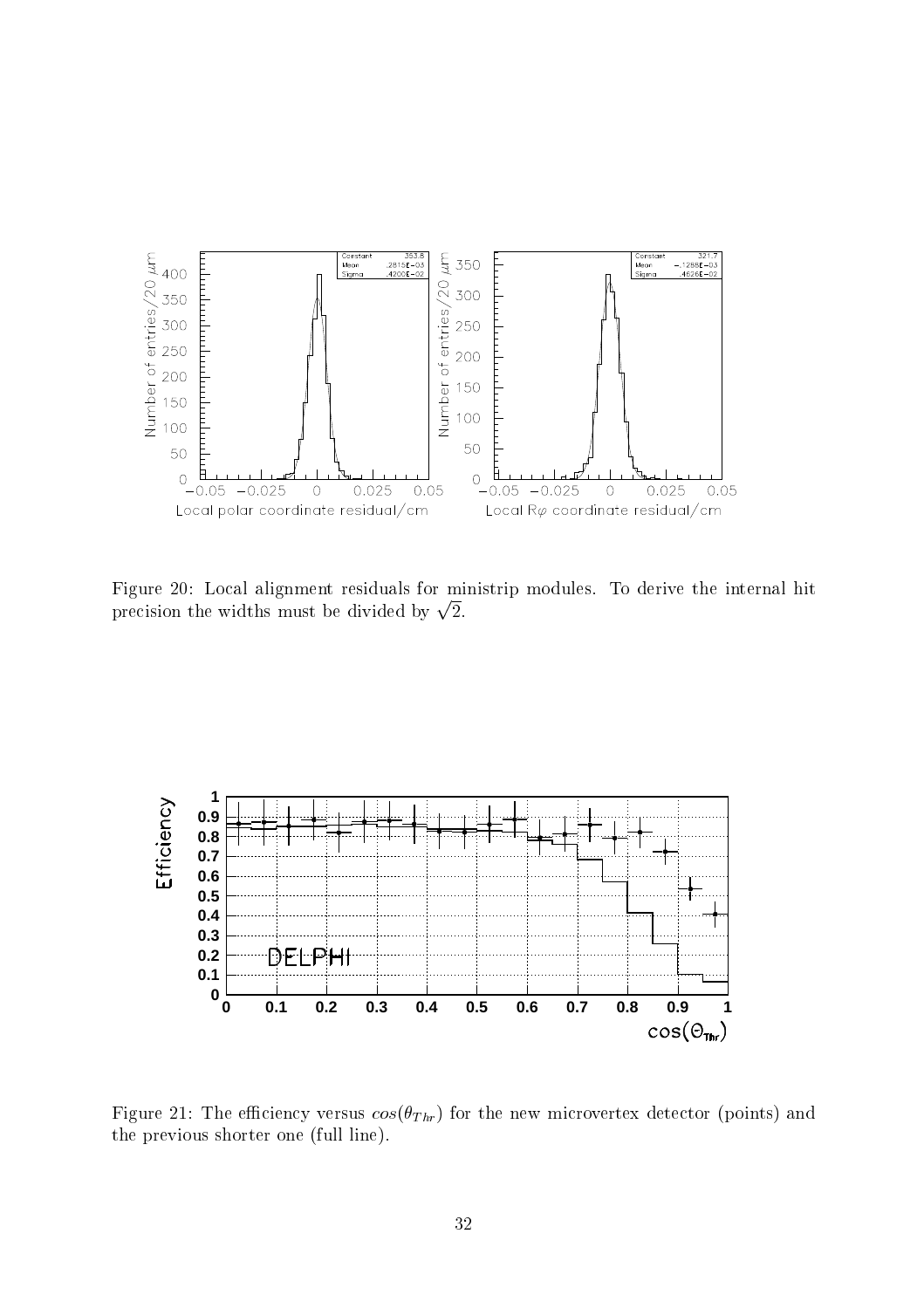

Figure 22: The emclency for an event tag  $\rm \mathrm{F_{EV}}$  is shown for hA, ZH, WW events and the  $\mathbb{R}$  , and  $\mathbb{R}$  ). The contract of the contract of the contract of the contract of the contract of the contract of the contract of the contract of the contract of the contract of the contract of the contract of th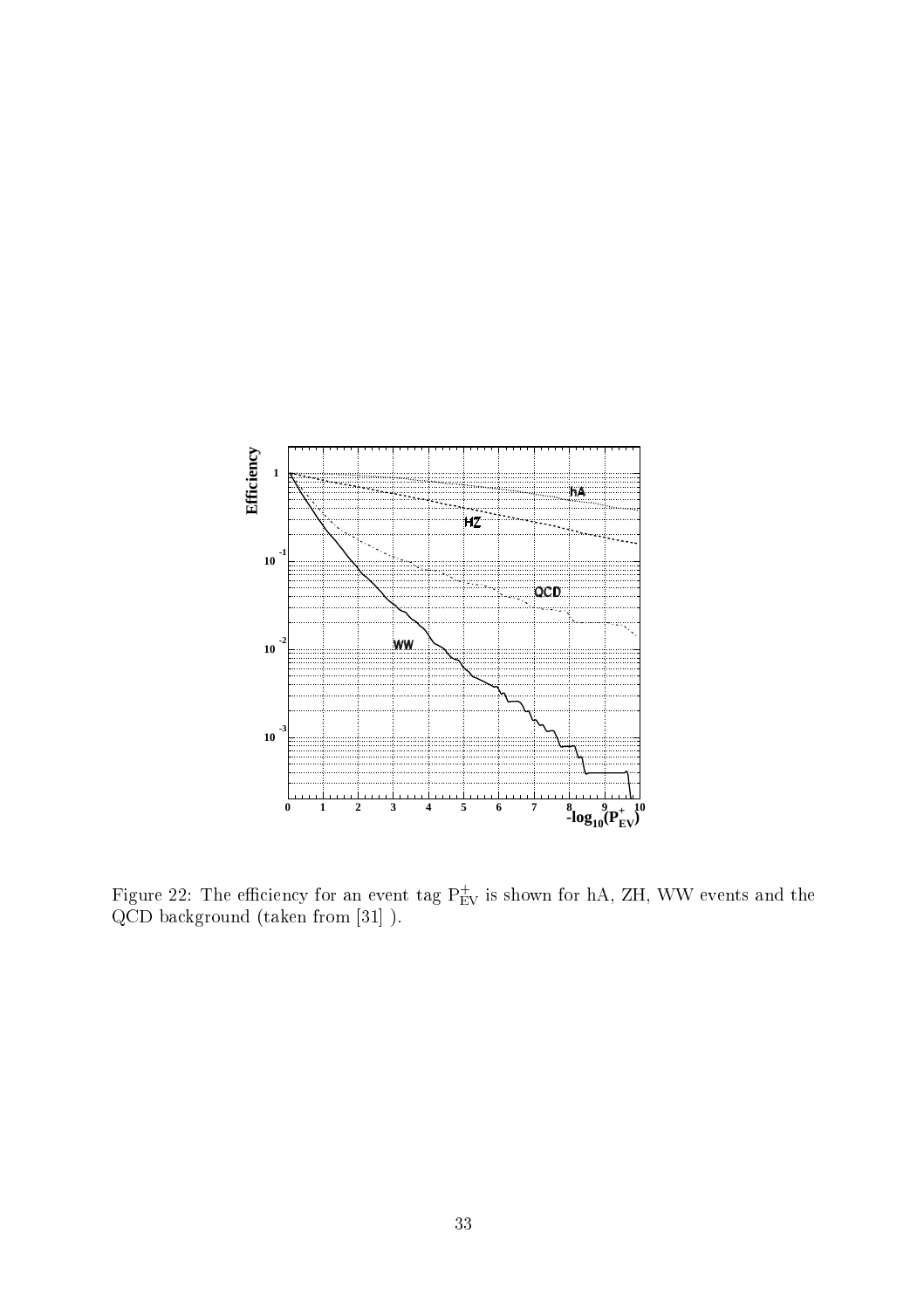

Figure 23: Number of coordinates measured by the innermost tracking detectors shown as a function of polar angle for the forward region. One entry is shown for each  $R\phi$ and each  $Rz$  measurement. The vertical scale is logarithmic. The detectors shown are the TPC (minimum radius 40 cm), the Inner Detector Jet Chamber ( $R\phi$  information, minimum radius 12 cm), the straw tubes ( $R\phi$  information, minimum radius 23 cm) and the layers of the Silicon Tracker. The outer tracking detectors not shown in this plot provide measurements at  $|z| > 160$ cm.

through its endcap, and there are fewer  $R\phi$  points provided by the jet chamber of the Inner Detector. Additional tracking information is provided by the forward chambers before and after the Forward RICH and by the measured track elements in the drift tube of the Forward RICH itself. However the track finding efficiency using these chambers alone is limited by interactions in the material in front of them. The situation in the forward region in summarised in figure 23 which shows the number of coordinate points reconstructed by the inner tracking chambers as a function of polar angle. The overlap between the various detectors can be seen, as well as the decreasing importance of the TPC and Inner Detector in the forward.

The VFT space point measurements are fully integrated in the DELPHI reconstruction. The VFT standalone pattern recognition is used to reconstruct track elements pointing to the primary vertex out of multiple hits in the different layers. These elements are used in the global reconstruction as a seed for the track finding. Measurements in the ID are extrapolated to the VFT to pick up the correct track element before extrapolating to the other detectors. The extrapolations may also be improved by constraining the VFT track element to the primary vertex.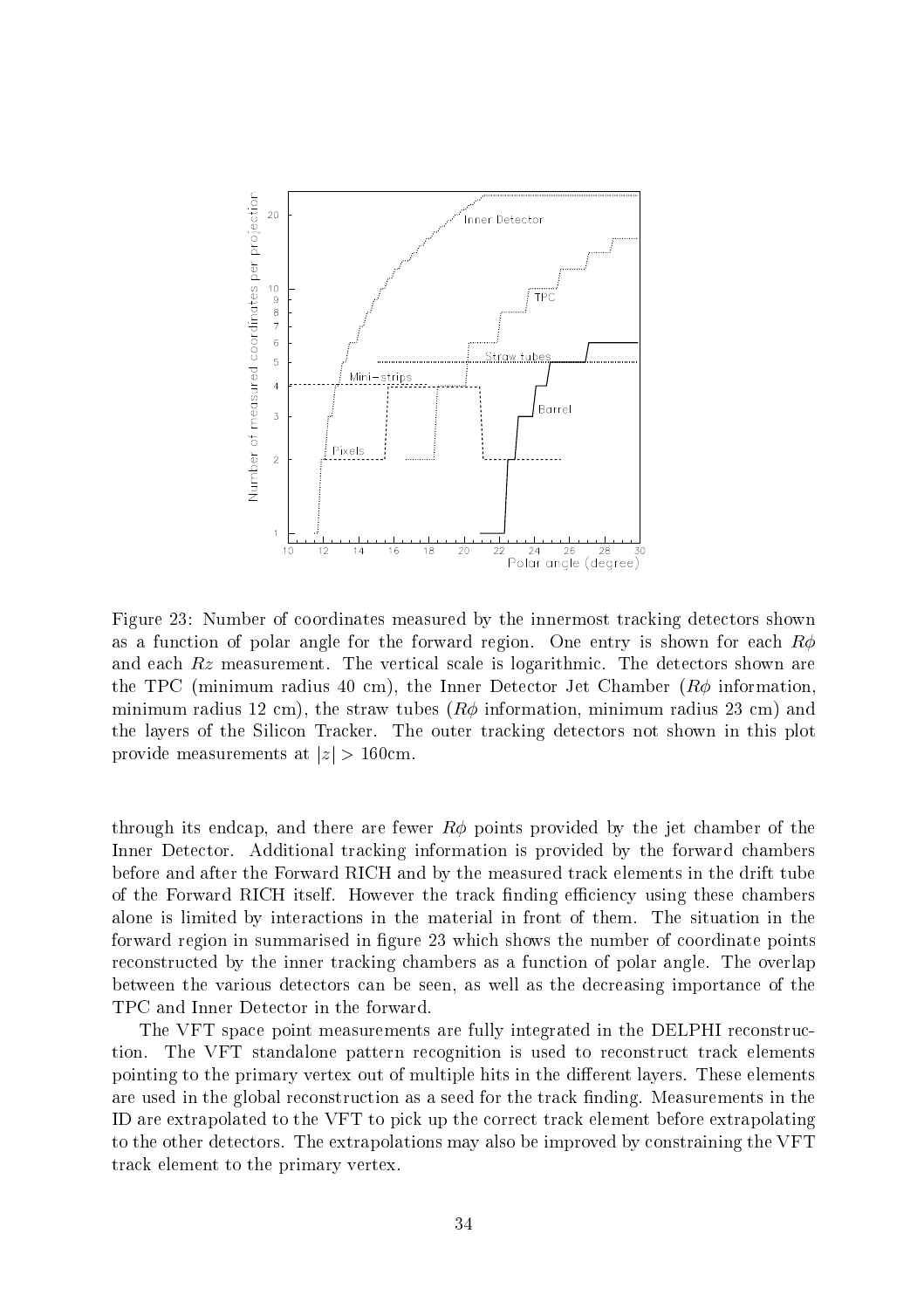

Figure 24: Number of reconstructed tracks useful for physics analysis reconstructed with the VFT (dots) and removing the VFT from the tracking (line) shown as a function of polar angle [32].

Figure 24 shows the improvement due to the VFT in the number of tracks reconstructed in the forward region. Simulation studies show that for 91% of the particles crossing the VFT the hits are associated to the tracks, and the purity of the associations is 94%. This compares with a purity of 98% for the Barrel.

# 9 Conclusions

The final upgrade of the DELPHI Silicon Tracker, to enable DELPHI to meet the physics requirements of LEP2, was completed in 1997 and has accumulated about 70  $pb^{-1}$  of high energy data. The Silicon Tracker contains 888 detecting elements having a total active surface of about 1.6  $m<sup>2</sup>$  of silicon, has 1399808 readout channels and covers polar angles between 11 and 169 . It consists of the Barrel, extending from 21 to 159 and playing the role of vertex detector, and the Very Forward Tracker (VFT) in the form of two silicon endcaps, providing standalone pattern recognition and increasing the track reconstruction efficiency between  $11^{\circ}$  and  $25^{\circ}$ .

.The Barrel contains 640 AC coupled microstrip silicon detectors, arranged in three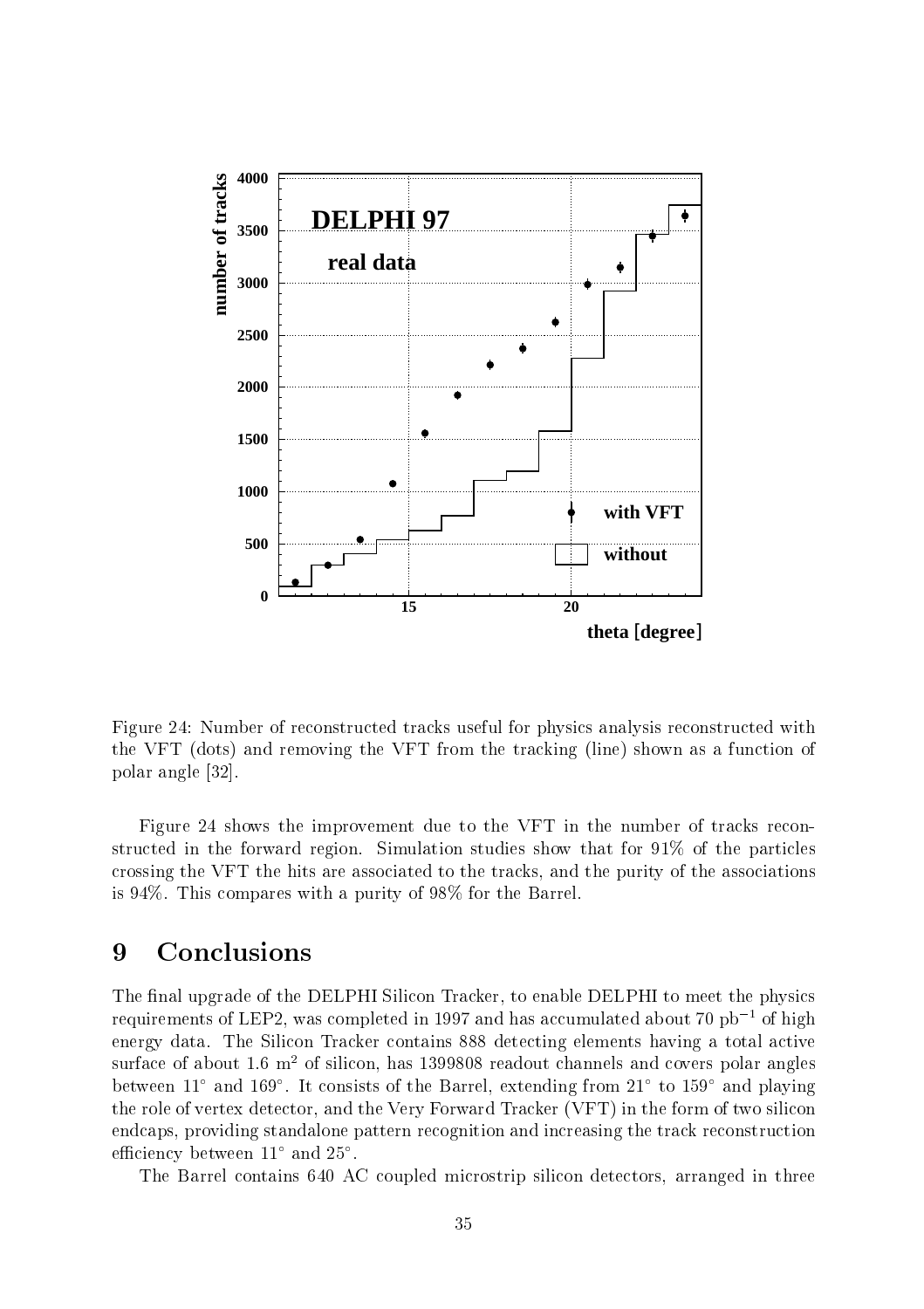layers at average radii between 6.3 and 10.8 cm. The 149504 electronics channels read signals collected on the strips which give  $R\phi$  measurements with a readout pitch of 50  $\mu$ m and Rz measurements with pitches varying between 42  $\mu$ m and 176  $\mu$ m. The material in the sensitive region is kept to a minimum by the use of double-sided detectors, doublemetal readout and light mechanics.

Each of the two VFT endcaps contains two layers of silicon pixel detectors and two layers of ministrip detectors. The pixels have dimensions of  $330\,$   $\times$   $330\,$   $\mu$ m- and there are 1225728 in total. They are connected to the readout electronics channels using an industrial bump bonding method and their readout is performed by a sparse data scan circuit. The AC coupled ministrip detectors (96 in total, corresponding to 24576 electronics channels) have a strip pitch of 100  $\mu$ m and a readout pitch of 200  $\mu$ m.

The complete Silicon Barrel and a large part of the VFT was already in operation during the 1996 data taking at LEP2, and the complete Silicon Tracker was installed in 1997.

# Acknowledgements

The detector could only be constructed thanks to the dedicated effort of many technical collaborators in all laboratories participating in the project. We wish to express our appreciation to all of them and in particular to R. Boulter and A. Rudge.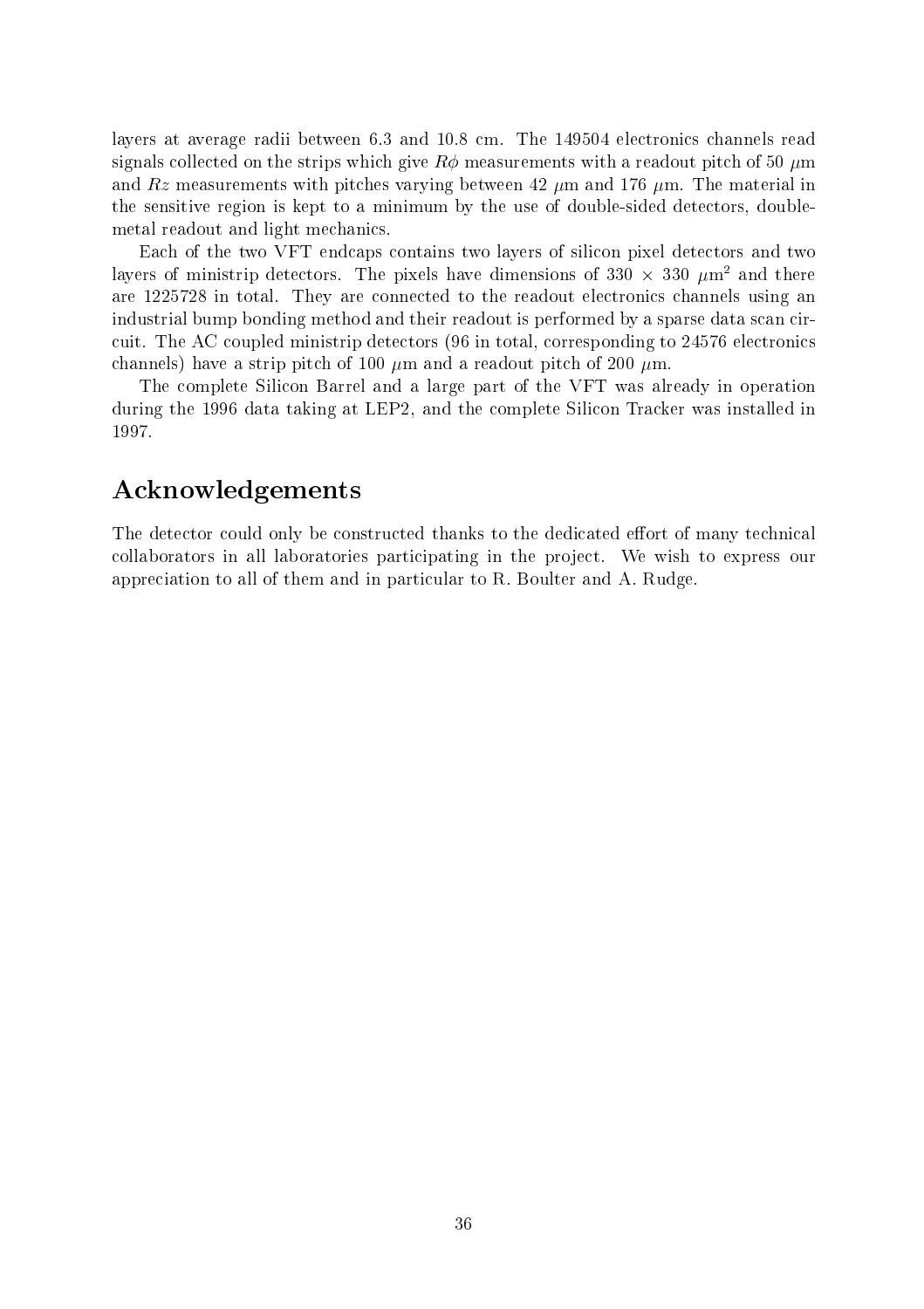# References

- [1] The DELPHI Collaboration, Proposal for the upgrade of DELPHI in the Forward Region, CERN/LEPC/92-13/P2 Add2, 16th October 1992.
- [2] V.Chabaud et al., The DELPHI silicon strip microvertex detector with double-sided readout, Nucl. Instr. and Meth.  $\mathbf{A368}$  (1996) 314.
- [3] P. Abreu et al., (DELPHI Collaboration), Performance of the DELPHI Detector, Nucl. Instr. and Meth. A378 (1996) 57.
- [4] N.Bingefors et al., The DELPHI Microvertex detector, Nucl. Instr. and Meth. A328 (1993) 447.
- [5] P.Chochula et.al., The Silicon Tracker in the DELPHI Experiment at LEP2, paper 306 submitted to HEP97, DELPHI 97-121 CONF 103. R.Brenner: The upgrade of the Vertex Detector to form the central part of the Silicon Tracker in DELPHI, Nucl. Instr. and Meth. A386 (1997) 6. V.Chabaud: The DELPHI Silicon Tracker - Barrel part, to be published in the Proceedings of the 5th International Conference on Advanced Technology and Particle Physics, Como, Italy, 7-11 October 1996.
- [6] A.Andreazza et al., The DELPHI Very Forward Tracker for LEP200, Nucl. Instr. and Meth. A367 (1995) 198. Ch.Meroni, The forward extension of the DELPHI Silicon Tracker, Proceedings of the fourth International Workshop on Vertex Detectors, June 1995, Ein Gedi Resort, Dead Sea, Israel, p.29.
- [7] D.Sauvage et al., A Pixel Detector for the '95 Upgrade of the DELPHI Micro Vertex Detector, CPPM - 95-05 and Proceedings of the fourth International Workshop on Vertex Detectors, June 1995, Ein Gedi Resort, Dead Sea, Israel, p. 53. K.H.Becks et al., Progress in the construction of the DELPHI pixel detector, Nucl. Instr. and Meth.  $\mathbf{A}395$  (1997) 398-403 K.H.Becks et al., The DELPHI pixels, Nucl. Instr. and Meth. A386 (1997) 11.
- [8] V.Cindro et al., The design of silicon ministrip detectors for the DELPHI Very Forward Tracker, Nucl. Phys. B (Proc. Suppl.) 44 (1995) 292. M.Krammer, The construction of the DELPHI Very Forward Ministrip Detectors, Proceedings of the fourth International Workshop on Vertex Detectors, June 1995, Ein Gedi Resort, Dead Sea, Israel, p. 41. W.Adam et al., The status of the DELPHI very forward ministrip detector, Nucl. Instr. and Meth. A 379 (1996) 401. W.Adam: Performance of the DELPHI VFT ministrip detectors, to be published in the Proceedings of the 5th International Conference on Advanced Technology and Particle Physics, Como, Italy, 7-11 October 1996.
- [9] I. Stavitski, DELPHI vertex detector in 1996, presented at conference "Frontier detectors for frontier physics", 26-30 May, 1997, Biodola, Italy P.Collins, Experience with silicon detectors at the DELPHI experiment, LEP, Nucl. Instr. and Meth. A383 (1996) 1.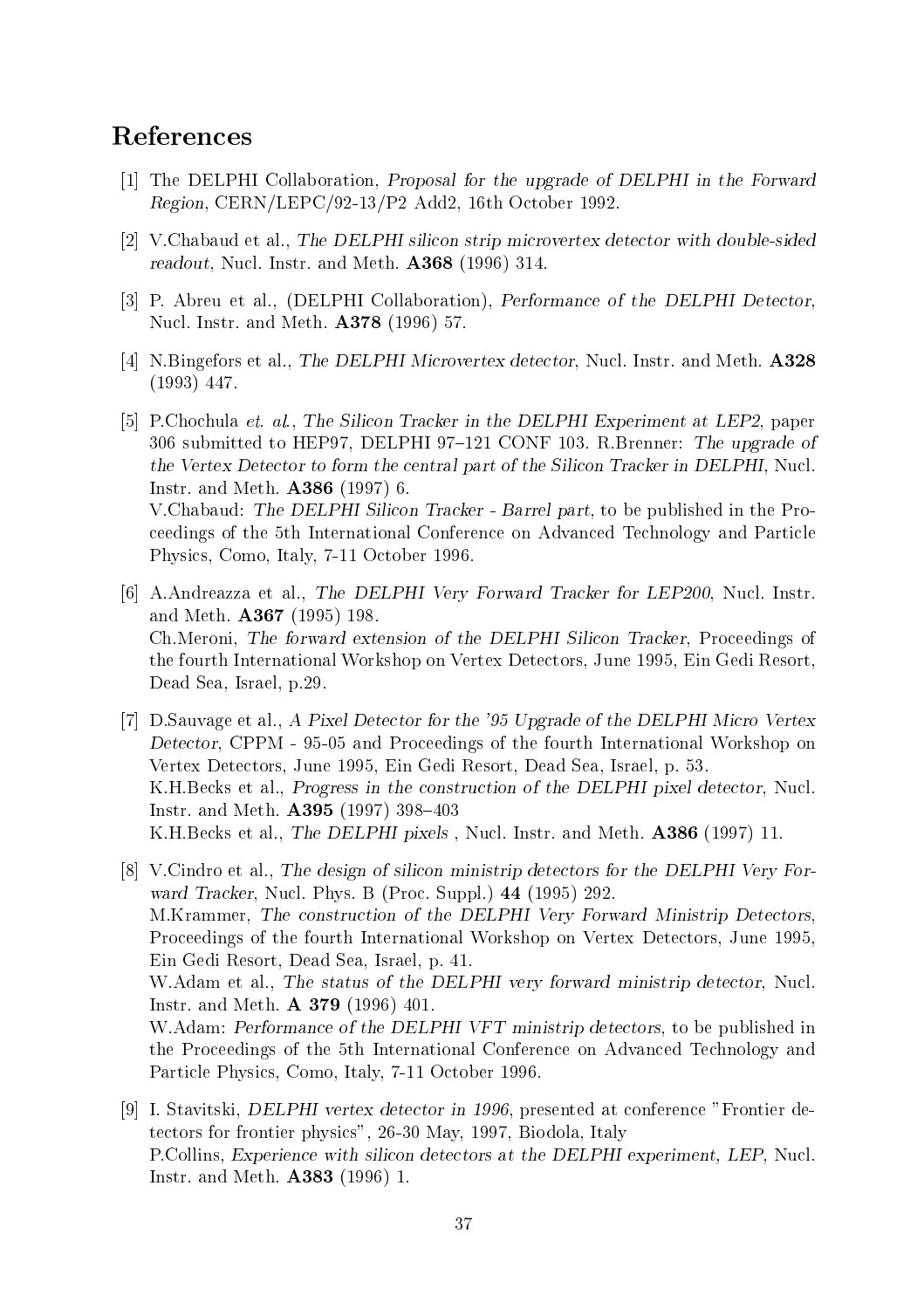- [10] M. Cohen-Solal and J.C. Clemens, Electronics for pixel detectors, Nucl. Instr. and Meth. A380 (1996) 335.
- [11] A. Zalewska, Conventions for the barrel part of the Delphi Silicon Tracker 1996 , DELPHI note 96-146 MVTX 18, 24 October 1996.
- [12] P. Seller et al., Nucl. Instr. and Meth. **A214** (1992) 393.
- [13] J.Ardelean et al., TRIPLEX: An Amplification and Trigger Chip for a Si-strip Microvertex Detector, internal note of LAL, Orsay.
- [14] R.Brenner, C.Eklund, First Testbench Measurements of the DELPHI Vertex Detector Outer Layer Modules for the 1996 Upgrade, HU-SEFT RD 1995-04.
- [15] P.Collins, The Alignment and Performance of the DELPHI Double-Sided Vertex Detector, Proceedings of the fourth International Workshop on Vertex Detectors, June 1995, Ein Gedi Resort, Dead Sea, Israel, p. 13.
- [16] L.F. Miller, *Controlled Collapse reflow chip joining*, IBM J. of Res. and Dev. 13, no.3 (1969), 239-250.
- [17] J.J. Jaeger et al., A sparse data scan circuit for pixel detector readout, IEEE Trans. Nucl. Sc. 41, no.3 (1994), 632-636.
- [18] N. Bingefors, M. Burns, SIROCCO IV : front end readout processor for DELPHI microvertex, Proceedings of the International Conference on the impact of digital micro-electronics and microprocessors on particle physics, Trieste, Italy ; 28–30 Mar 1988
- [19] C. Aubret, J.M. Brunet, B. Courty, L. Guglielmi, G. Tristram, J.P. Turlot, DELPHI Pixel Detector Readout, College de France, Paris, September 13, 1996, available via WWW:  $h(t)$  :  $\mu$   $\mu$  information  $\mu$  is the  $p$  superimeter of  $D$  to  $p$  if  $\mu$   $\mu$   $\mu$   $\mu$   $\mu$   $\mu$
- [20] L. Denton, Distortion Tests made on the DELPHI Barrel Support, internal RAL memorandum, 8th March 1995.
- [21] M.Raymond et al., Design and manufacture of an accurate composite piece, CERN 94-07, Proceedings of the International Workshop on Advanced Materials for High Precision Detectors, pages 179-187.
- [22] T.J.Adye et al. The design and Operation of the Slow Controls for the DELPHI experiment at LEP Nucl. Inst. and Meth. **A349** (1994), 160-182.
- [23] S. Kersten, Slow Control for the DELPHI Pixel Detector, University of Wuppertal, May 9, 1997, available via WWW:  $m(p+1)$  www.uni  $\equiv$  wupperturaci  $\Gamma$  D8/  $q_1$ 0 ups/Drees/dettab/v/ t i slowetrl:html
- [24] J.M.Heuser, M. Caccia, L. Roos, Online monitoring of the DELPHI VFT pixel detector, DELPHI note  $96-150$  MVX 19, October 24, 1996